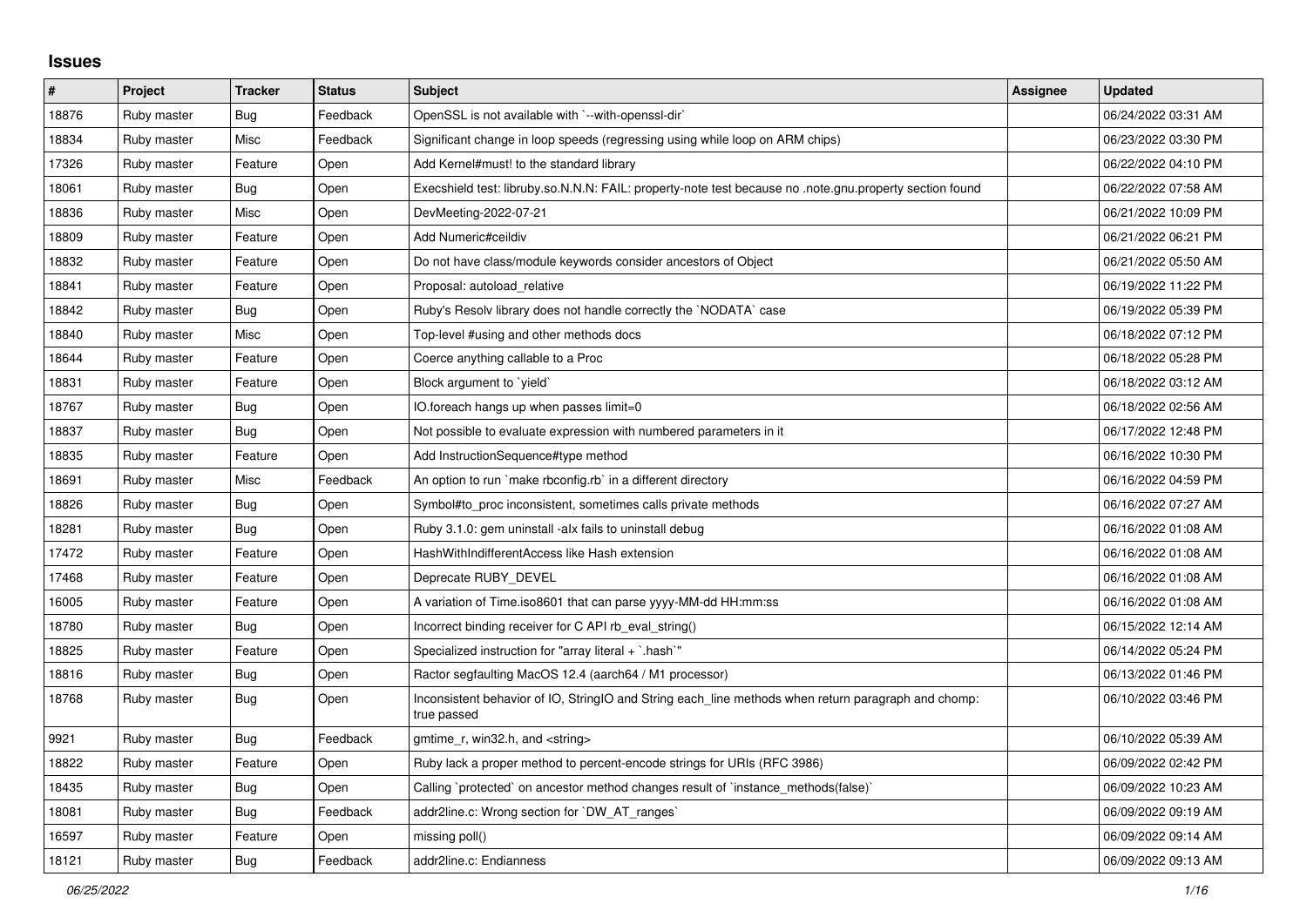| $\vert$ # | Project     | <b>Tracker</b> | <b>Status</b> | <b>Subject</b>                                                                                                         | Assignee | <b>Updated</b>      |
|-----------|-------------|----------------|---------------|------------------------------------------------------------------------------------------------------------------------|----------|---------------------|
| 18123     | Ruby master | <b>Bug</b>     | Feedback      | addr2line.c: Define `SHF_COMPRESSED`                                                                                   |          | 06/09/2022 09:11 AM |
| 17656     | Ruby master | Bug            | Feedback      | Improper functions shown in C level backtrace information                                                              |          | 06/09/2022 08:40 AM |
| 18821     | Ruby master | Feature        | Open          | Expose Pattern Matching interfaces in core classes                                                                     |          | 06/09/2022 07:24 AM |
| 16143     | Ruby master | Bug            | Feedback      | BOM UTF-8 is not removed after rewind                                                                                  |          | 06/09/2022 06:51 AM |
| 14434     | Ruby master | Bug            | Feedback      | IO#reopen fails after EPIPE                                                                                            |          | 06/09/2022 05:33 AM |
| 18657     | Ruby master | <b>Bug</b>     | Open          | IRB raises exception when stdout is a pipe                                                                             |          | 06/08/2022 03:34 PM |
| 18796     | Ruby master | <b>Bug</b>     | Open          | GC compaction gets stuck on Mac OS when a debugger is attached                                                         |          | 06/08/2022 08:25 AM |
| 18795     | Ruby master | <b>Bug</b>     | Open          | Verbose GC debug output with -DRGENGC DEBUG=5 causes a crash                                                           |          | 06/08/2022 08:24 AM |
| 18770     | Ruby master | Bug            | Open          | Inconsistent behavior of IO/StringIO's each methods when called with nil as a separator, limit and chomp:<br>true      |          | 06/06/2022 05:38 PM |
| 16150     | Ruby master | Feature        | Open          | Add a way to request a frozen string from to_s                                                                         |          | 06/03/2022 04:42 PM |
| 18815     | Ruby master | Feature        | Open          | instance_{eval,exec} vs Proc#>>                                                                                        |          | 06/02/2022 05:17 PM |
| 18814     | Ruby master | Feature        | Open          | Ractor: add method to query incoming message queue size                                                                |          | 06/02/2022 11:59 AM |
| 18812     | Ruby master | Feature        | Open          | Add ability to trace exit locations for YJIT                                                                           |          | 06/01/2022 02:42 PM |
| 18608     | Ruby master | Bug            | Open          | 'require': cannot load such file -- ripper (LoadError) after 'make distclean'                                          |          | 05/27/2022 04:10 AM |
| 18444     | Ruby master | <b>Bug</b>     | Open          | Trapped TSTP causes a locking deadlock in 3.0.3 onward                                                                 |          | 05/26/2022 10:29 PM |
| 18286     | Ruby master | Bug            | Open          | Universal arm64/x86_84 binary built on an x86_64 machine segfaults/is killed on arm64                                  |          | 05/26/2022 09:45 PM |
| 18678     | Ruby master | <b>Bug</b>     | Open          | Crash on Mac - vm_call0_cfunc_with_frame                                                                               |          | 05/26/2022 05:40 PM |
| 18785     | Ruby master | Bug            | Feedback      | RbConfig::MAKEFILE_CONFIG["warnflags"] contains "-Wno-cast-function-type" which is not compatible<br>with clang 13.0.0 |          | 05/25/2022 06:39 PM |
| 18805     | Ruby master | <b>Bug</b>     | Open          | IO::Buffer is inconsistent when returning a string from an empty buffer                                                |          | 05/25/2022 12:45 PM |
| 14602     | Ruby master | Feature        | Open          | Version of dig that raises error if a key is not present                                                               |          | 05/25/2022 12:02 PM |
| 18804     | Ruby master | <b>Bug</b>     | Open          | Invalid line number for putnil instruction                                                                             |          | 05/25/2022 09:22 AM |
| 18799     | Ruby master | Bug            | Open          | Refinement#import_methods vs attr_reader                                                                               |          | 05/25/2022 06:50 AM |
| 18798     | Ruby master | Feature        | Open          | 'UnboundMethod#==' with inherited classes                                                                              |          | 05/25/2022 12:32 AM |
| 18797     | Ruby master | <b>Bug</b>     | Open          | Third argument to Regexp.new is a bit broken                                                                           |          | 05/23/2022 10:11 AM |
| 16829     | Ruby master | Bug            | Open          | Exceptions raised from within an enumerated method lose part of their stacktrace                                       |          | 05/20/2022 07:25 PM |
| 18794     | Ruby master | <b>Bug</b>     | Open          | Windows ucrt - intermittent SEGV TestObjSpace#test_reachable_objects_during_iteration                                  |          | 05/20/2022 05:19 PM |
| 18774     | Ruby master | Feature        | Open          | Add Queue#pop(timeout:)                                                                                                |          | 05/20/2022 12:27 AM |
| 18783     | Ruby master | <b>Bug</b>     | Open          | OptionParser should recognize "-" as an optional argument                                                              |          | 05/19/2022 12:15 AM |
| 18782     | Ruby master | <b>Bug</b>     | Open          | Race conditions in autoload when loading the same feature with multiple threads.                                       |          | 05/18/2022 09:22 PM |
| 18751     | Ruby master | <b>Bug</b>     | Open          | Regression on master for Method#== when comparing public with private method                                           |          | 05/18/2022 01:27 AM |
| 18789     | Ruby master | <b>Bug</b>     | Open          | make test-bundled-gems failed after make install                                                                       |          | 05/18/2022 01:01 AM |
| 18784     | Ruby master | Bug            | Open          | FileUtils.rm_f`and `FileUtils.rm_rf` should not mask exceptions                                                        |          | 05/16/2022 09:04 AM |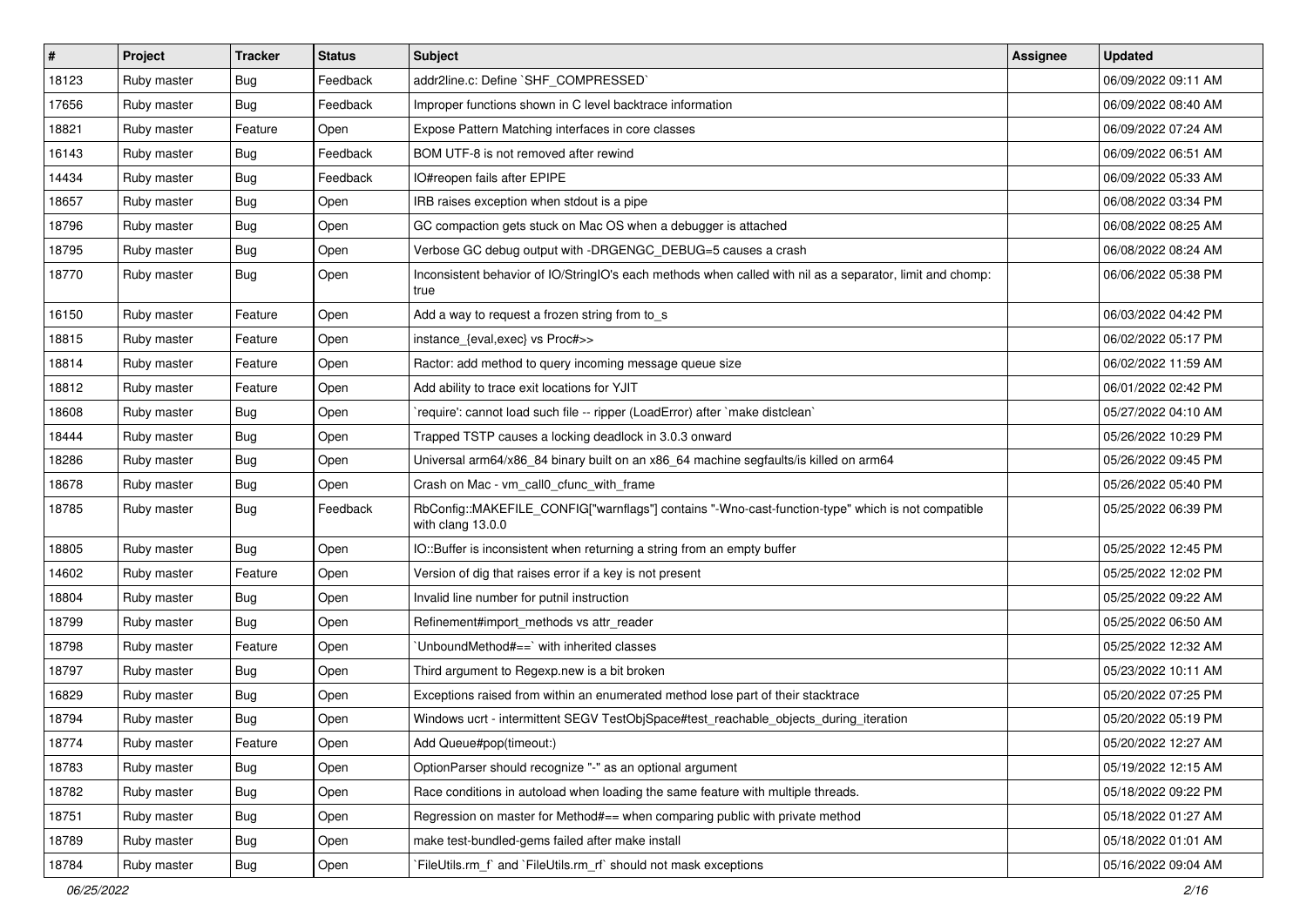| $\sharp$ | Project     | <b>Tracker</b>   | <b>Status</b> | <b>Subject</b>                                                                                       | Assignee | <b>Updated</b>      |
|----------|-------------|------------------|---------------|------------------------------------------------------------------------------------------------------|----------|---------------------|
| 17316    | Ruby master | Feature          | Open          | On memoization                                                                                       |          | 05/13/2022 11:32 AM |
| 18776    | Ruby master | Feature          | Open          | <b>Object Shapes</b>                                                                                 |          | 05/13/2022 01:11 AM |
| 18642    | Ruby master | Feature          | Open          | Named ripper fields                                                                                  |          | 05/12/2022 01:37 PM |
| 18763    | Ruby master | Bug              | Open          | The configure option "--with-openssl-dir" has lower precedence than pkg-config                       |          | 05/11/2022 11:39 AM |
| 18690    | Ruby master | Feature          | Open          | Allow `Kernel#then` to take arguments                                                                |          | 05/10/2022 06:16 PM |
| 18764    | Ruby master | Bug              | Open          | Build Error when Using msys2-mingw64 and Ruby 3.2                                                    |          | 05/10/2022 06:48 AM |
| 18384    | Ruby master | Feature          | Open          | Pattern Match Object                                                                                 |          | 05/07/2022 06:01 PM |
| 18762    | Ruby master | Feature          | Open          | Add an Array#undigits that compliments Integer#digits                                                |          | 05/03/2022 08:08 PM |
| 18760    | Ruby master | Bug              | Open          | Ractors vs "skynet" microbenchmark                                                                   |          | 05/02/2022 11:36 PM |
| 18750    | Ruby master | <b>Bug</b>       | Feedback      | Segmentation fault on SIGINT when waiting in TracePoint handler                                      |          | 04/29/2022 10:47 AM |
| 18758    | Ruby master | <b>Bug</b>       | Open          | Ruby fails to build on M1 Mac when x86 Homebrew is installed                                         |          | 04/28/2022 03:19 PM |
| 18759    | Ruby master | Bug              | Open          | snapshot-ruby_2_7: test failure on macos-12                                                          |          | 04/28/2022 12:18 AM |
| 18757    | Ruby master | Feature          | Open          | Introduce %R percent literal for anchored regular expression patterns                                |          | 04/27/2022 05:30 PM |
| 18740    | Ruby master | Bug              | Open          | Use of rightward assignment changes line number needed for line-targeted TracePoint                  |          | 04/27/2022 09:56 AM |
| 18685    | Ruby master | Feature          | Open          | Enumerator.product: Cartesian product of enumerables                                                 |          | 04/26/2022 07:02 AM |
| 18133    | Ruby master | <b>Bug</b>       | Assigned      | LTO: TestGCCompact#test_ast_compacts segfaults on i686                                               |          | 04/23/2022 04:19 PM |
| 18731    | Ruby master | <b>Bug</b>       | Open          | Parallel test-all sometimes does not run at all some tests                                           |          | 04/23/2022 12:58 PM |
| 18737    | Ruby master | Bug              | Open          | Windows 'require' is case independent                                                                |          | 04/22/2022 06:18 PM |
| 18683    | Ruby master | Feature          | Open          | Allow to create hashes with a specific capacity.                                                     |          | 04/22/2022 02:34 PM |
| 18622    | Ruby master | <b>Bug</b>       | Open          | const_get still looks in Object, while lexical constant lookup no longer does                        |          | 04/22/2022 11:26 AM |
| 18668    | Ruby master | Feature          | Open          | Merge `io-nonblock` gems into core                                                                   |          | 04/21/2022 10:02 AM |
| 18630    | Ruby master | Feature          | Open          | Introduce general `IO#timeout` and `IO#timeout=`for all (non-)blocking operations.                   |          | 04/21/2022 09:36 AM |
| 18743    | Ruby master | <b>Bug</b>       | Open          | Enumerator#next / peek re-use each others stacktraces                                                |          | 04/19/2022 02:42 PM |
| 10548    | Ruby master | Feature          | Open          | remove callcc (Callcc is now going obsoleted. Please use Fiber.)                                     |          | 04/18/2022 09:07 AM |
| 18738    | Ruby master | <b>Bug</b>       | Open          | IRB can't recognize heredoc after words                                                              |          | 04/18/2022 12:00 AM |
| 18736    | Ruby master | Feature          | Open          | self-p for method chain                                                                              |          | 04/15/2022 11:09 AM |
| 18733    | Ruby master | Bug              | Open          | Ruby GC problems cause performance issue with Ractor                                                 |          | 04/15/2022 09:13 AM |
| 18725    | Ruby master | Misc             | Open          | IO#write and IO#wait_writable block for write pipe if read pipe is closed in other thread on OpenBSD |          | 04/13/2022 11:20 PM |
| 18686    | Ruby master | Bug              | Open          | Regexp supporting unexpected age properties in Ruby < 3.2                                            |          | 04/08/2022 06:52 PM |
| 18455    | Ruby master | Bug              | Open          | IO#close` has poor performance and difficult to understand semantics.                                |          | 04/04/2022 02:02 AM |
| 18675    | Ruby master | Feature          | Open          | Add new exception class for resolv timeouts                                                          |          | 04/01/2022 11:22 PM |
| 18674    | Ruby master | Bug              | Open          | Build failure `make up` with WSL2                                                                    |          | 04/01/2022 08:51 AM |
| 18605    | Ruby master | <sub>I</sub> Bug | Open          | Fails to run on (newer) 32bit Windows with ucrt                                                      |          | 04/01/2022 07:52 AM |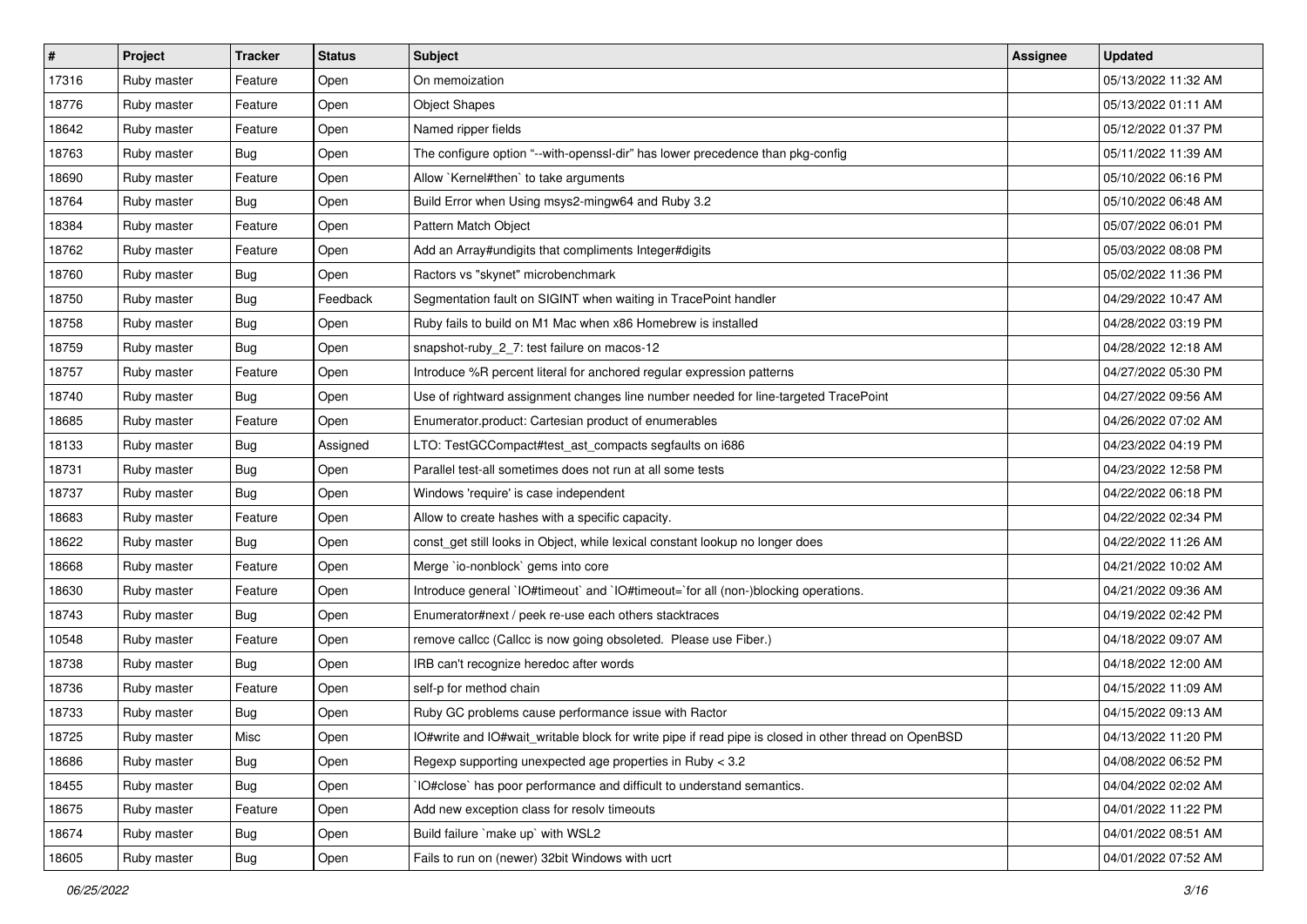| #     | Project     | <b>Tracker</b> | <b>Status</b> | <b>Subject</b>                                                                                       | Assignee | <b>Updated</b>      |
|-------|-------------|----------------|---------------|------------------------------------------------------------------------------------------------------|----------|---------------------|
| 18594 | Ruby master | Feature        | Open          | Add a #to h method on URI:: Generic                                                                  |          | 03/31/2022 01:18 PM |
| 18247 | Ruby master | Bug            | Open          | weird results for `Array#slice` or `Array#[]` with argument of type `Enumerator::ArithmeticSequence` |          | 03/30/2022 11:05 PM |
| 18396 | Ruby master | Bug            | Open          | An unexpected "hash value omission" syntax error when without parentheses call expr follows          |          | 03/29/2022 09:58 PM |
| 18661 | Ruby master | Bug            | Open          | Net::HTTP behavior changed between 2.6 and 3.1 on windows.                                           |          | 03/25/2022 01:57 PM |
| 18659 | Ruby master | Feature        | Open          | Create a Binding at the time of an exception and make it available to Rescue                         |          | 03/25/2022 10:55 AM |
| 18179 | Ruby master | Feature        | Open          | Add Math methods to Numeric                                                                          |          | 03/24/2022 02:54 PM |
| 18462 | Ruby master | Feature        | Open          | Proposal to merge WASI based WebAssembly support                                                     |          | 03/24/2022 03:05 AM |
| 17548 | Ruby master | Feature        | Open          | Need simple way to include symlink directories in Dir.glob                                           |          | 03/21/2022 01:35 PM |
| 18640 | Ruby master | Feature        | Open          | default empty string argument for `String#sub` and `String#sub!`, e.g. `"hello".sub("I")`            |          | 03/19/2022 02:33 AM |
| 18648 | Ruby master | Feature        | Feedback      | ruby2_keywords and  name arguments with impossible names                                             |          | 03/18/2022 06:25 PM |
| 18647 | Ruby master | Feature        | Open          | Non-recursive option for iseq-targeted Tracepoints in ruby 2.6+                                      |          | 03/18/2022 09:41 AM |
| 18576 | Ruby master | Feature        | Open          | Rename `ASCII-8BIT` encoding to `BINARY`                                                             |          | 03/17/2022 03:06 PM |
| 18583 | Ruby master | Feature        | Open          | Pattern-matching: API for custom unpacking strategies?                                               |          | 03/17/2022 01:10 PM |
| 15592 | Ruby master | Feature        | Open          | mode where "autoload" behaves like an immediate "require"                                            |          | 03/16/2022 09:58 AM |
| 18617 | Ruby master | Feature        | Open          | Allow multiples keys in Hash#[] acting like Hash#dig                                                 |          | 03/10/2022 01:36 PM |
| 18580 | Ruby master | Bug            | Open          | Range#include? inconsistency for beginless String ranges                                             |          | 03/09/2022 10:22 PM |
| 18616 | Ruby master | <b>Bug</b>     | Open          | Error with clang(1) on MacOS due to _declspec()                                                      |          | 03/09/2022 10:50 AM |
| 18607 | Ruby master | <b>Bug</b>     | Feedback      | Ruby 2.7.5 fails to configure on macOS Monterey on mac with M1 Pro                                   |          | 03/04/2022 01:08 PM |
| 18476 | Ruby master | <b>Bug</b>     | Open          | Call to require stuck forever after receiving EAGAIN on writev when running with zeus                |          | 02/28/2022 02:55 PM |
| 18603 | Ruby master | Feature        | Open          | Allow syntax like obj.method(arg)=value                                                              |          | 02/27/2022 05:04 PM |
| 18597 | Ruby master | Feature        | Open          | Strings need a named method like 'dup' that doesn't duplicate if receiver is mutable                 |          | 02/26/2022 11:56 PM |
| 18498 | Ruby master | Feature        | Open          | Introduce a public WeakKeysMap that compares by equality                                             |          | 02/20/2022 04:06 PM |
| 18593 | Ruby master | Feature        | Open          | Add back URI.escape                                                                                  |          | 02/18/2022 07:45 PM |
| 18568 | Ruby master | Feature        | Open          | Explore lazy RubyGems boot to reduce need for --disable-gems                                         |          | 02/17/2022 07:15 AM |
| 18587 | Ruby master | Misc           | Open          | What was the reason behind Ruby choosing SipHash for Hash?                                           |          | 02/17/2022 12:02 AM |
| 18463 | Ruby master | Feature        | Open          | Random number generation with xoshiro                                                                |          | 02/13/2022 09:12 AM |
| 16122 | Ruby master | Feature        | Feedback      | Struct::Value: simple immutable value object                                                         |          | 02/12/2022 09:54 PM |
| 18257 | Ruby master | Bug            | Open          | rb_mRubyVMFrozenCore is broken by GC run                                                             |          | 02/10/2022 12:36 PM |
| 18573 | Ruby master | Feature        | Open          | Object#pack1                                                                                         |          | 02/08/2022 08:51 AM |
| 18438 | Ruby master | Feature        | Open          | Add `Exception#additional_message` to show additional error information                              |          | 02/07/2022 02:55 AM |
| 18368 | Ruby master | Feature        | Open          | Range#step semantics for non-Numeric ranges                                                          |          | 02/02/2022 03:42 PM |
| 18402 | Ruby master | Feature        | Open          | Argument Labels                                                                                      |          | 01/31/2022 06:14 PM |
| 18554 | Ruby master | Feature        | Open          | Move unicode_normalize to a default gem                                                              |          | 01/31/2022 05:51 PM |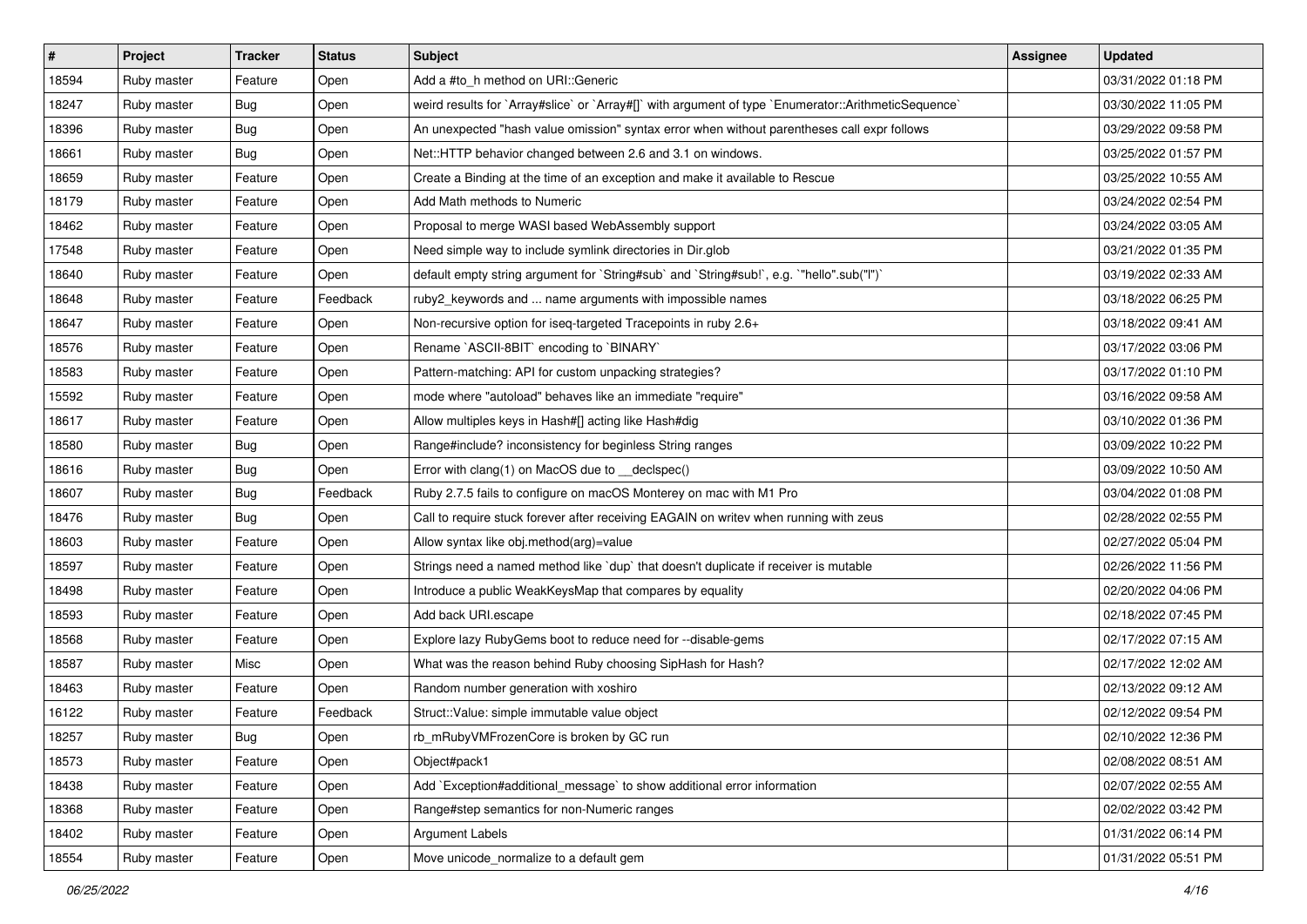| #     | Project     | <b>Tracker</b> | <b>Status</b> | Subject                                                                                                     | Assignee | <b>Updated</b>      |
|-------|-------------|----------------|---------------|-------------------------------------------------------------------------------------------------------------|----------|---------------------|
| 17263 | Ruby master | <b>Bug</b>     | Open          | Fiber context switch degrades with number of fibers, limit on number of fibers                              |          | 01/31/2022 02:47 PM |
| 18559 | Ruby master | Feature        | Open          | Allocation tracing: Objects created by the parser are attributed to Kernel.require                          |          | 01/31/2022 12:14 PM |
| 11064 | Ruby master | Bug            | Open          | #singleton_methods for objects with special singleton_class returns an empty array                          |          | 01/31/2022 05:02 AM |
| 18515 | Ruby master | Feature        | Open          | Add Range#reverse_each implementation for performance                                                       |          | 01/31/2022 02:23 AM |
| 18285 | Ruby master | Feature        | Open          | NoMethodError#message uses a lot of CPU/is really expensive to call                                         |          | 01/30/2022 12:45 PM |
| 18551 | Ruby master | Feature        | Open          | Make Range#reverse_each to raise an exception if endless                                                    |          | 01/28/2022 11:13 PM |
| 18518 | Ruby master | Bug            | Open          | NoMemoryError + [FATAL] failed to allocate memory for twice 1 << large                                      |          | 01/28/2022 01:40 PM |
| 18136 | Ruby master | Feature        | Open          | take_while_after                                                                                            |          | 01/28/2022 06:23 AM |
| 18507 | Ruby master | Bug            | Open          | Incorrect target_os detection in configure script                                                           |          | 01/25/2022 08:57 AM |
| 18181 | Ruby master | Feature        | Open          | Introduce Enumerable#min_with_value, max_with_value, and minmax_with_value                                  |          | 01/25/2022 07:33 AM |
| 18510 | Ruby master | <b>Bug</b>     | Open          | Unexpected waiting for console when starting ruby on windows                                                |          | 01/23/2022 02:53 PM |
| 16757 | Ruby master | Feature        | Open          | Add intersection to Range                                                                                   |          | 01/22/2022 07:26 AM |
| 18506 | Ruby master | <b>Bug</b>     | Open          | make and make install rebuild items every time unnecessarily - sometimes causing races in parallel installs |          | 01/21/2022 01:46 PM |
| 18429 | Ruby master | Bug            | Open          | Configure ruby-3.0.3 on Solaris 10 Unknown keyword 'URL' in './ruby.tmp.pc'                                 |          | 01/18/2022 09:15 PM |
| 18494 | Ruby master | Feature        | Open          | [RFC] ENV["RUBY_GC_"]= changes GC parameters dynamically                                                    |          | 01/17/2022 11:15 PM |
| 15559 | Ruby master | Feature        | Open          | Logical XOR (^^) operator                                                                                   |          | 01/16/2022 03:20 AM |
| 18492 | Ruby master | <b>Bug</b>     | Open          | 'rb_rescue2' inside 'rb_protect' segfaults on Windows                                                       |          | 01/14/2022 03:17 PM |
| 18472 | Ruby master | <b>Bug</b>     | Open          | rb_w32_map_errno is not found on Ruby-3.1.0                                                                 |          | 01/13/2022 09:59 AM |
| 18478 | Ruby master | Feature        | Open          | Module#constant_pairs                                                                                       |          | 01/11/2022 07:55 PM |
| 18477 | Ruby master | Feature        | Open          | Float#sqrt and Integer#sqrt                                                                                 |          | 01/11/2022 07:34 PM |
| 18473 | Ruby master | Bug            | Open          | Raw data in Socket:: Option#inspect on Amazon Linux 2                                                       |          | 01/11/2022 02:13 PM |
| 12125 | Ruby master | Feature        | Open          | Proposal: Shorthand operator for Object#method                                                              |          | 01/07/2022 06:23 PM |
| 18454 | Ruby master | <b>Bug</b>     | Open          | YJIT slowing down key Discourse benchmarks                                                                  |          | 01/04/2022 08:45 AM |
| 18457 | Ruby master | <b>Bug</b>     | Open          | ruby 2.7.5 fiddle/types.rb use uint32_t but fiddle/cparser.rb lacks uint32_t                                |          | 01/03/2022 01:00 PM |
| 18132 | Ruby master | Bug            | Open          | TODO: fix ccan/list thread safety                                                                           |          | 01/02/2022 08:22 AM |
| 18456 | Ruby master | Bug            | Open          | rdoc non-determinism: module includes can be added once or twice to generated .ri                           |          | 01/01/2022 11:16 PM |
| 12901 | Ruby master | Feature        | Open          | Anonymous functions without scope lookup overhead                                                           |          | 01/01/2022 12:30 PM |
| 18440 | Ruby master | Feature        | Open          | YJIT is enabled if any YJIT tuning options are set                                                          |          | 12/30/2021 08:17 PM |
| 18376 | Ruby master | Feature        | Open          | Version comparison API                                                                                      |          | 12/30/2021 10:33 AM |
| 18332 | Ruby master | Feature        | Open          | a ? b                                                                                                       |          | 12/29/2021 04:38 AM |
| 18430 | Ruby master | Bug            | Feedback      | Raspberry Pi 3.0.3 Compile Issue                                                                            |          | 12/28/2021 12:46 AM |
| 18404 | Ruby master | Misc           | Open          | 3.1 documentation problems tracking ticket                                                                  |          | 12/24/2021 03:59 PM |
| 18423 | Ruby master | Feature        | Open          | Installing stable versions like 3.0.3 from source generates fatal error by make                             |          | 12/23/2021 11:44 PM |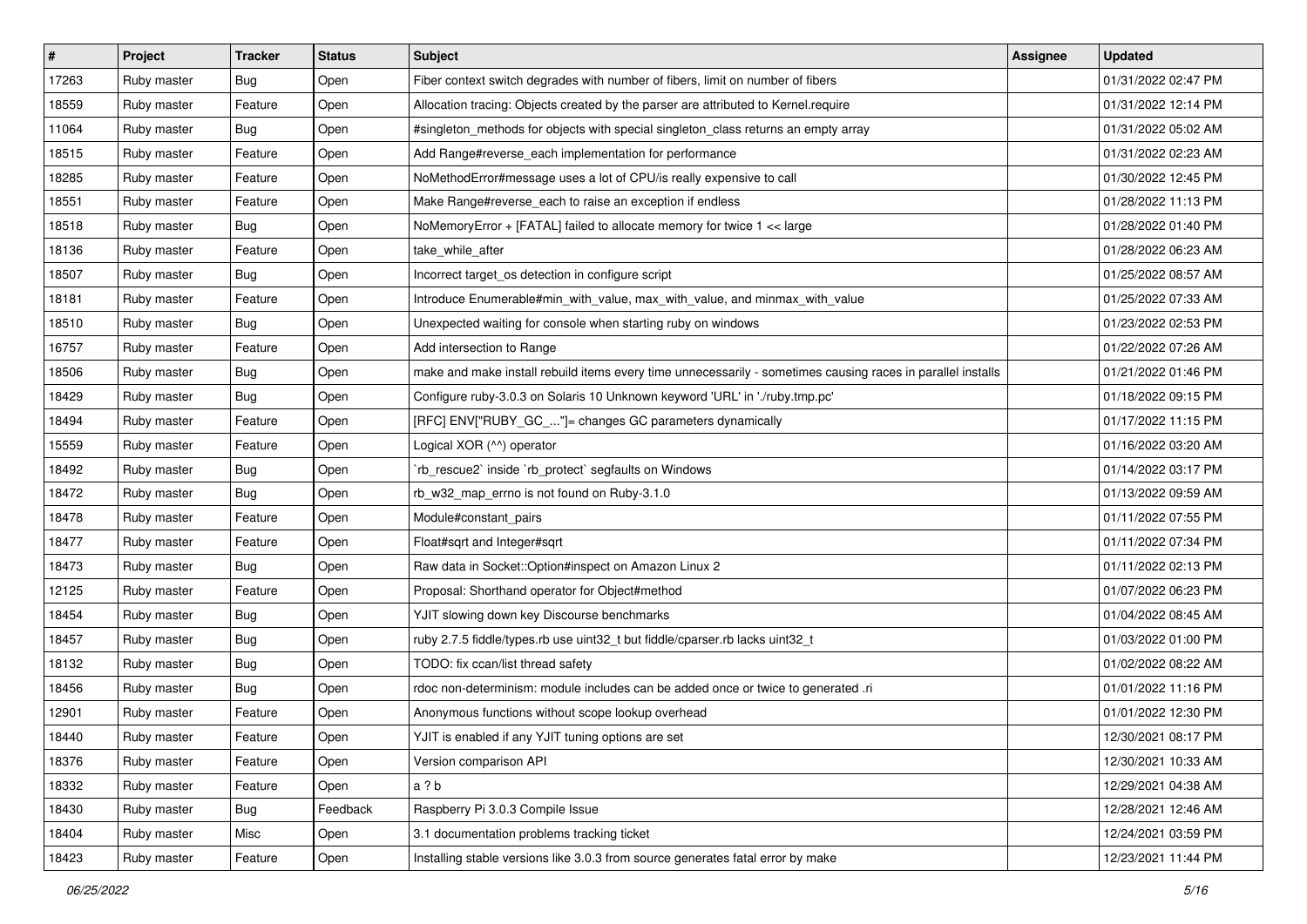| $\vert$ # | Project     | <b>Tracker</b> | <b>Status</b> | <b>Subject</b>                                                                                                                                                                    | <b>Assignee</b> | <b>Updated</b>      |
|-----------|-------------|----------------|---------------|-----------------------------------------------------------------------------------------------------------------------------------------------------------------------------------|-----------------|---------------------|
| 16817     | Ruby master | Feature        | Open          | attr_predicate or attr_query or attr_something for ? methods                                                                                                                      |                 | 12/23/2021 11:44 PM |
| 16347     | Ruby master | Feature        | Open          | InmutableObject                                                                                                                                                                   |                 | 12/23/2021 11:44 PM |
| 16118     | Ruby master | Feature        | Open          | Array .difference allow custom comparison                                                                                                                                         |                 | 12/23/2021 11:44 PM |
| 15458     | Ruby master | Feature        | Open          | Automatic Exception#cause print in IRB                                                                                                                                            |                 | 12/23/2021 11:44 PM |
| 15419     | Ruby master | Feature        | Open          | Allow Kernel#tap to be invoked with arguments like Kernel#send                                                                                                                    |                 | 12/23/2021 11:43 PM |
| 15036     | Ruby master | Feature        | Open          | after upgrade when run apt upgrade metasploit                                                                                                                                     |                 | 12/23/2021 11:43 PM |
| 14465     | Ruby master | Feature        | Open          | rename/alias and then obsolete UDPSocket::send                                                                                                                                    |                 | 12/23/2021 11:43 PM |
| 14463     | Ruby master | Feature        | Open          | Allow comments to precede dots in member expressions                                                                                                                              |                 | 12/23/2021 11:43 PM |
| 14449     | Ruby master | Feature        | Open          | error when trying to run rails s                                                                                                                                                  |                 | 12/23/2021 11:43 PM |
| 12867     | Ruby master | Feature        | Open          | Add ability to check validity of a URL                                                                                                                                            |                 | 12/23/2021 11:43 PM |
| 12057     | Ruby master | Feature        | Open          | Allow methods with `yield` to be called without a block                                                                                                                           |                 | 12/23/2021 11:43 PM |
| 12021     | Ruby master | Feature        | Open          | Final instance variables                                                                                                                                                          |                 | 12/23/2021 11:43 PM |
| 11026     | Ruby master | Feature        | Open          | How atomic should dynamic regexp with "once" flag be?                                                                                                                             |                 | 12/23/2021 11:43 PM |
| 10829     | Ruby master | Feature        | Open          | Add to_proc method to the Array class                                                                                                                                             |                 | 12/23/2021 11:43 PM |
| 10634     | Ruby master | Feature        | Open          | Baselining with Benchmark                                                                                                                                                         |                 | 12/23/2021 11:43 PM |
| 10528     | Ruby master | Feature        | Open          | Allow line breaks instead of commas in arrays, hashes, argument lists, etc.                                                                                                       |                 | 12/23/2021 11:43 PM |
| 10477     | Ruby master | Feature        | Open          | Implicit interfaces                                                                                                                                                               |                 | 12/23/2021 11:43 PM |
| 10371     | Ruby master | Feature        | Open          | Use Thread#handle_interrupt in MonitorMixin                                                                                                                                       |                 | 12/23/2021 11:43 PM |
| 10273     | Ruby master | Feature        | Open          | Immutable Ruby                                                                                                                                                                    |                 | 12/23/2021 11:43 PM |
| 10217     | Ruby master | Feature        | Open          | Dir constructor similar to Pathname constructor                                                                                                                                   |                 | 12/23/2021 11:43 PM |
| 9947      | Ruby master | Feature        | Open          | Make `Object#send` and `Object#method` private                                                                                                                                    |                 | 12/23/2021 11:43 PM |
| 9941      | Ruby master | Feature        | Open          | Issue a warning when `module` or `class` keyword causes re-initialization of a constant that will become<br>the module/class name, instead of creating/reopening the module/class |                 | 12/23/2021 11:43 PM |
| 9804      | Ruby master | Feature        | Open          | File::CREATE as a synonym for File::CREAT                                                                                                                                         |                 | 12/23/2021 11:43 PM |
| 9686      | Ruby master | Feature        | Open          | Syntax for symbols used in hashes                                                                                                                                                 |                 | 12/23/2021 11:43 PM |
| 9402      | Ruby master | Feature        | Open          | A syntax to specify the default value of a hash                                                                                                                                   |                 | 12/23/2021 11:43 PM |
| 9401      | Ruby master | Feature        | Open          | Yet another syntax for literal anonymous functions (lambdas)                                                                                                                      |                 | 12/23/2021 11:43 PM |
| 8961      | Ruby master | Feature        | Open          | Synchronizable module to easily wrap methods in a mutex                                                                                                                           |                 | 12/23/2021 11:43 PM |
| 8947      | Ruby master | Feature        | Open          | make alias, alias_method, attr_* return name of the alias                                                                                                                         |                 | 12/23/2021 11:43 PM |
| 8896      | Ruby master | Feature        | Open          | #tap with missing block                                                                                                                                                           |                 | 12/23/2021 11:43 PM |
| 8848      | Ruby master | Feature        | Open          | Syntax for binary strings                                                                                                                                                         |                 | 12/23/2021 11:43 PM |
| 8751      | Ruby master | Feature        | Open          | Add offsets to method#source_location                                                                                                                                             |                 | 12/23/2021 11:43 PM |
| 8681      | Ruby master | Feature        | Open          | Net::HTTP should set TCP NODELAY for requests with body                                                                                                                           |                 | 12/23/2021 11:43 PM |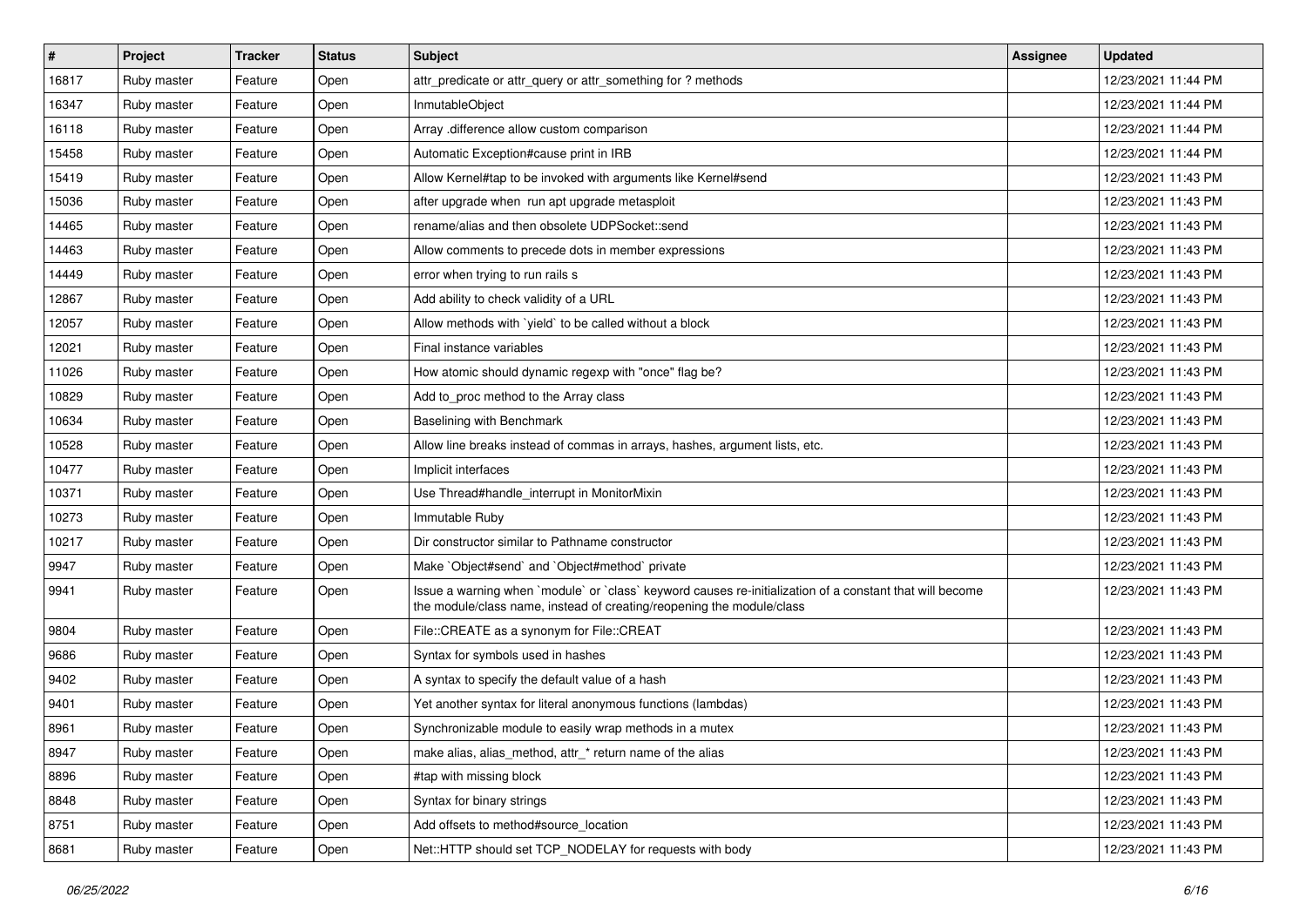| $\vert$ # | Project     | <b>Tracker</b> | <b>Status</b> | <b>Subject</b>                                                                                                                              | <b>Assignee</b> | <b>Updated</b>      |
|-----------|-------------|----------------|---------------|---------------------------------------------------------------------------------------------------------------------------------------------|-----------------|---------------------|
| 8640      | Ruby master | Feature        | Open          | Add Time#elapsed to return nanoseconds since creation                                                                                       |                 | 12/23/2021 11:43 PM |
| 8635      | Ruby master | Feature        | Open          | attr_accessor with default block                                                                                                            |                 | 12/23/2021 11:43 PM |
| 8626      | Ruby master | Feature        | Open          | Add a Set coercion method to the standard lib: Set(possible_set)                                                                            |                 | 12/23/2021 11:43 PM |
| 8619      | Ruby master | Feature        | Open          | <b>Standard Profiling API</b>                                                                                                               |                 | 12/23/2021 11:43 PM |
| 8570      | Ruby master | Feature        | Open          | Better mechanisms to safely load classes concurrently                                                                                       |                 | 12/23/2021 11:43 PM |
| 8291      | Ruby master | Feature        | Open          | Allow retrieving the root Fiber of a Thread                                                                                                 |                 | 12/23/2021 11:43 PM |
| 8275      | Ruby master | Feature        | Open          | Add Module#public_const_get                                                                                                                 |                 | 12/23/2021 11:43 PM |
| 8259      | Ruby master | Feature        | Open          | Atomic attributes accessors                                                                                                                 |                 | 12/23/2021 11:43 PM |
| 8088      | Ruby master | Feature        | Open          | Method#parameters (and friends) should provide useful information about core methods                                                        |                 | 12/23/2021 11:43 PM |
| 7895      | Ruby master | Feature        | Open          | Exception#backtrace_locations to go with Thread#backtrace_locations and Kernel#caller_locations                                             |                 | 12/23/2021 11:43 PM |
| 7845      | Ruby master | Feature        | Open          | Strip doesn't handle unicode space characters in ruby 1.9.2 & 1.9.3 (does in 1.9.1)                                                         |                 | 12/23/2021 11:43 PM |
| 7747      | Ruby master | Feature        | Open          | Expanded API for Binding semantics                                                                                                          |                 | 12/23/2021 11:43 PM |
| 15344     | Ruby master | Feature        | Feedback      | Being proactive about Ruby security                                                                                                         |                 | 12/23/2021 11:40 PM |
| 12982     | Ruby master | Feature        | Feedback      | ruby 2.3.1 got crash on macos                                                                                                               |                 | 12/23/2021 11:40 PM |
| 9678      | Ruby master | Feature        | Feedback      | New heredoc syntax                                                                                                                          |                 | 12/23/2021 11:40 PM |
| 8272      | Ruby master | Feature        | Open          | Transfer feature tracking to CommonRuby                                                                                                     |                 | 12/23/2021 11:40 PM |
| 8258      | Ruby master | Feature        | Feedback      | Dir#escape glob                                                                                                                             |                 | 12/23/2021 11:40 PM |
| 18411     | Ruby master | Feature        | Open          | Introduce `Fiber.blocking` for disabling scheduler.                                                                                         |                 | 12/23/2021 05:10 PM |
| 18420     | Ruby master | Misc           | Open          | Question about how to handle IO.pipe reader and writer when forking                                                                         |                 | 12/22/2021 12:04 AM |
| 18380     | Ruby master | <b>Bug</b>     | Open          | TestAddressResolve#test_socket_getnameinfo_domain_blocking test failures                                                                    |                 | 12/21/2021 04:22 PM |
| 18418     | Ruby master | Feature        | Open          | Add Net::HTTP#security_level=                                                                                                               |                 | 12/19/2021 11:58 AM |
| 18413     | Ruby master | <b>Bug</b>     | Open          | Segfault in 'ripper/lexer.rb'                                                                                                               |                 | 12/17/2021 04:49 PM |
| 18412     | Ruby master | Bug            | Open          | Segfault in test_ractor.rb                                                                                                                  |                 | 12/17/2021 04:23 AM |
| 18410     | Ruby master | Feature        | Open          | Proposal to make inspect include underscores on numerics                                                                                    |                 | 12/16/2021 09:07 AM |
| 18296     | Ruby master | Feature        | Open          | Custom exception formatting should override `Exception#full_message`.                                                                       |                 | 12/15/2021 08:49 PM |
| 12084     | Ruby master | Feature        | Open          | 'Class#instance'                                                                                                                            |                 | 12/14/2021 08:52 PM |
| 17942     | Ruby master | Feature        | Open          | Add a `initialize(public @a, private @b)` shortcut syntax for defining public/private accessors for instance<br>vars as part of constructor |                 | 12/13/2021 12:43 AM |
| 14794     | Ruby master | Feature        | Feedback      | Primitive arrays (Ruby 3x3)                                                                                                                 |                 | 12/11/2021 02:07 PM |
| 18401     | Ruby master | Feature        | Open          | Rework `require_relative` to add the "current path" on `\$LOAD_PATH`                                                                        |                 | 12/09/2021 05:41 PM |
| 17799     | Ruby master | <b>Bug</b>     | Open          | Seg fault in rb_class_clear_method_cache                                                                                                    |                 | 12/09/2021 05:39 AM |
| 18395     | Ruby master | Feature        | Open          | Introduce Array#subtract! for performance                                                                                                   |                 | 12/08/2021 04:42 PM |
| 16920     | Ruby master | <b>Bug</b>     | Open          | TestThread#test_signal_at_join fails on aarch64                                                                                             |                 | 12/07/2021 02:17 PM |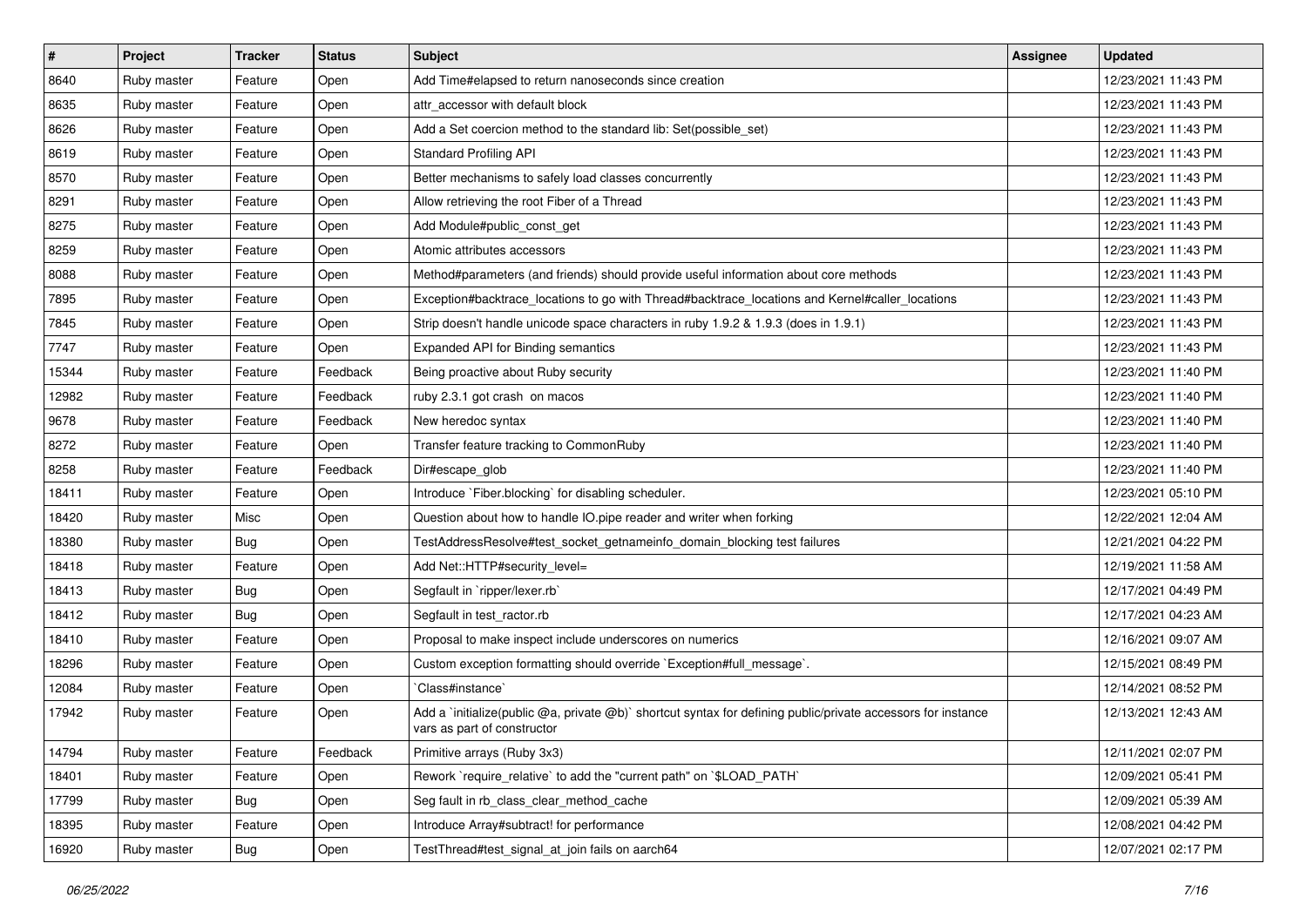| $\vert$ # | Project     | <b>Tracker</b> | <b>Status</b> | Subject                                                                                                                                           | <b>Assignee</b> | <b>Updated</b>      |
|-----------|-------------|----------------|---------------|---------------------------------------------------------------------------------------------------------------------------------------------------|-----------------|---------------------|
| 18033     | Ruby master | Feature        | Open          | Time.new to parse a string                                                                                                                        |                 | 12/07/2021 02:15 PM |
| 18393     | Ruby master | Bug            | Open          | TestReadline#test_interrupt_in_other_thread fails on armv7hl                                                                                      |                 | 12/07/2021 02:03 PM |
| 17047     | Ruby master | Feature        | Open          | Support parameters for MAIL FROM and RCPT TO                                                                                                      |                 | 12/06/2021 08:16 PM |
| 14835     | Ruby master | Feature        | Feedback      | Support TracePoint#raised_exception on non-:raise events                                                                                          |                 | 12/04/2021 06:49 AM |
| 18073     | Ruby master | Bug            | Open          | test/ruby/test_jit.rb: "error: invalid use of '__builtin_va_arg_pack ()" on Ruby 2.7.4 on gcc 4.8.5                                               |                 | 12/03/2021 03:04 PM |
| 18369     | Ruby master | Feature        | Open          | users.detect(:name, "Dorian") as shorthand for users.detect { $ user $ user.name == "Dorian" }                                                    |                 | 12/03/2021 02:23 PM |
| 17721     | Ruby master | Feature        | Feedback      | Proc.new should be able to contruct a lambda                                                                                                      |                 | 12/03/2021 11:52 AM |
| 18047     | Ruby master | Feature        | Feedback      | TracePoint: Add event type for constant access                                                                                                    |                 | 12/02/2021 08:35 PM |
| 17765     | Ruby master | <b>Bug</b>     | Feedback      | Segmentation fault when calling String#gsub                                                                                                       |                 | 12/02/2021 06:57 PM |
| 18379     | Ruby master | Bug            | Open          | [CI] Windows mingw/ucrt - test-all timeout failures                                                                                               |                 | 12/02/2021 02:23 AM |
| 18352     | Ruby master | Misc           | Open          | What is the Hash#grep expected?                                                                                                                   |                 | 11/28/2021 10:39 PM |
| 18004     | Ruby master | Feature        | Open          | Add Async to the stdlib                                                                                                                           |                 | 11/26/2021 06:01 AM |
| 6733      | Ruby master | Feature        | Open          | New inspect framework                                                                                                                             |                 | 11/24/2021 05:06 AM |
| 12911     | Ruby master | Misc           | Assigned      | Translate docs                                                                                                                                    |                 | 11/24/2021 04:52 AM |
| 18360     | Ruby master | Feature        | Open          | <b>PrettyPrint enhancements</b>                                                                                                                   |                 | 11/24/2021 12:15 AM |
| 18336     | Ruby master | Feature        | Feedback      | How to deal with Trojan Source vulnerability                                                                                                      |                 | 11/23/2021 08:39 PM |
| 18359     | Ruby master | Bug            | Open          | [Windows MinGW] warning Please include winsock2.h before windows.h                                                                                |                 | 11/23/2021 05:07 PM |
| 18357     | Ruby master | Feature        | Open          | Proposal: stop raising when block passed to IO#each_* closes the IO                                                                               |                 | 11/22/2021 09:03 PM |
| 18262     | Ruby master | Feature        | Open          | Enumerator::Lazy#partition                                                                                                                        |                 | 11/20/2021 10:17 AM |
| 16252     | Ruby master | Feature        | Open          | Hash#partition should return hashes                                                                                                               |                 | 11/18/2021 03:54 PM |
| 18334     | Ruby master | Feature        | Open          | ENV#to h returns a new Hash object but Hash#to h does not, which can cause inconsistencies                                                        |                 | 11/17/2021 05:46 PM |
| 18338     | Ruby master | <b>Bug</b>     | Open          | Encoding.default_external = Encoding::UTF_16BE may add a wrongly-encoded string to<br>\$LOADED_FEATURES                                           |                 | 11/15/2021 07:32 AM |
| 18331     | Ruby master | Feature        | Open          | Kernel.#Time                                                                                                                                      |                 | 11/13/2021 12:41 PM |
| 18269     | Ruby master | Bug            | Open          | trace_opt_not and trace_opt_regexpmatch2 insns are indistinguishable                                                                              |                 | 11/12/2021 07:44 AM |
| 18280     | Ruby master | Feature        | Feedback      | Allow rb_utf8_str_new_cstr(NULL)                                                                                                                  |                 | 11/11/2021 10:28 AM |
| 18035     | Ruby master | Feature        | Open          | Introduce general model/semantic for immutable by default.                                                                                        |                 | 11/09/2021 04:47 PM |
| 18127     | Ruby master | Feature        | Open          | Ractor-local version of Singleton                                                                                                                 |                 | 11/09/2021 02:45 PM |
| 18291     | Ruby master | Feature        | Open          | When use $=\sim$ with named group, if regex is on the right side, variable not defined.                                                           |                 | 11/06/2021 12:36 PM |
| 15667     | Ruby master | Feature        | Open          | Introduce malloc_trim(0) in full gc cycles                                                                                                        |                 | 11/01/2021 07:32 AM |
| 18137     | Ruby master | Feature        | Open          | A new method to check Proc is isolated or not                                                                                                     |                 | 10/27/2021 07:30 AM |
| 18255     | Ruby master | <b>Bug</b>     | Open          | ioctl zeroes the last buffer byte                                                                                                                 |                 | 10/25/2021 08:13 AM |
| 18265     | Ruby master | Feature        | Open          | Self-contained one-binary feature which discuss on ruby kaigi 2021 day 2, $\Box$ Ruby Committers vs the World<br>/ CRuby Committers <sup>[]</sup> |                 | 10/24/2021 04:11 PM |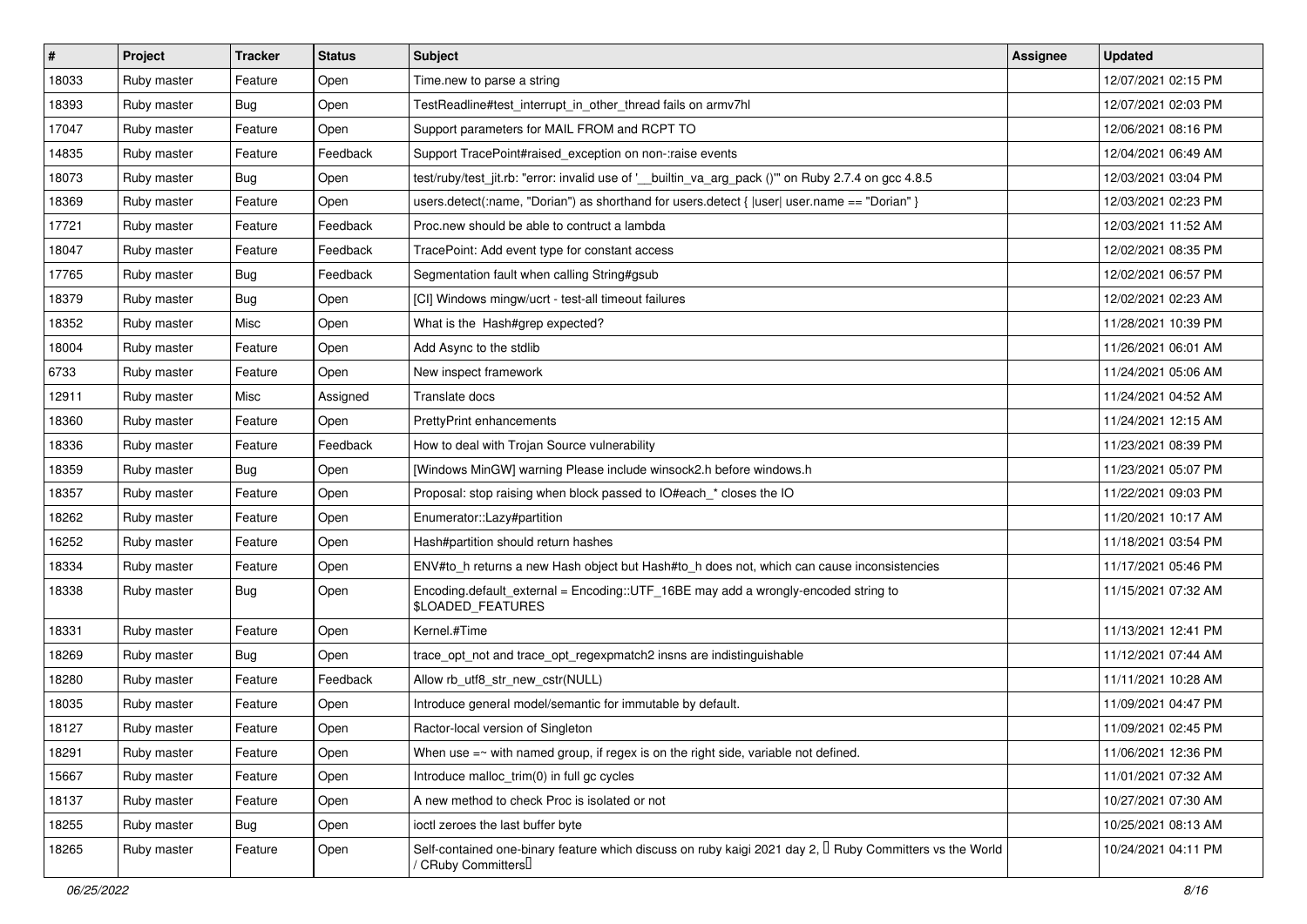| $\sharp$ | Project     | <b>Tracker</b> | <b>Status</b> | <b>Subject</b>                                                                                                                                                        | <b>Assignee</b> | <b>Updated</b>      |
|----------|-------------|----------------|---------------|-----------------------------------------------------------------------------------------------------------------------------------------------------------------------|-----------------|---------------------|
| 18083    | Ruby master | Feature        | Open          | Capture error in ensure block.                                                                                                                                        |                 | 10/21/2021 01:00 PM |
| 18259    | Ruby master | Feature        | Open          | Support quarter spec %q in Time#strftime                                                                                                                              |                 | 10/21/2021 12:15 PM |
| 18256    | Ruby master | Feature        | Open          | Change the canonical name of Thread::Mutex, Thread::Queue, Thread::SizedQueue and<br>Thread::ConditionVariable to just Mutex, Queue, SizedQueue and ConditionVariable |                 | 10/20/2021 10:59 PM |
| 17146    | Ruby master | Bug            | Open          | Queue operations are allowed after it is frozen                                                                                                                       |                 | 10/20/2021 08:32 PM |
| 16953    | Ruby master | <b>Bug</b>     | Feedback      | Windows bash bin files removed in master                                                                                                                              |                 | 10/15/2021 01:57 AM |
| 17774    | Ruby master | Bug            | Open          | Quantified empty group causes regex to fail                                                                                                                           |                 | 10/13/2021 04:43 PM |
| 18248    | Ruby master | Misc           | Open          | Add Feature Triaging Guide                                                                                                                                            |                 | 10/12/2021 03:21 PM |
| 18242    | Ruby master | Feature        | Open          | Parser makes multiple assignment sad in confusing way                                                                                                                 |                 | 10/09/2021 07:58 AM |
| 18228    | Ruby master | Feature        | Open          | Add a 'timeout' option to 'IO.copy_stream'                                                                                                                            |                 | 10/01/2021 05:10 AM |
| 12719    | Ruby master | Feature        | Feedback      | Struct#merge` for partial updates                                                                                                                                     |                 | 09/29/2021 09:16 PM |
| 18186    | Ruby master | <b>Bug</b>     | Open          | SEGV with system command - MinGW?                                                                                                                                     |                 | 09/22/2021 03:20 PM |
| 18151    | Ruby master | Feature        | Open          | Incorrect Resoly result when DNS server is unreachable                                                                                                                |                 | 09/18/2021 12:22 AM |
| 18168    | Ruby master | Feature        | Open          | Add ActiveSupport deep transform values to Ruby                                                                                                                       |                 | 09/15/2021 05:29 AM |
| 17878    | Ruby master | <b>Bug</b>     | Open          | bootstraptest/test_ractor.rb:224 a random failing test with "The outgoing-port is already closed<br>(Ractor::ClosedError)"                                            |                 | 09/13/2021 01:10 PM |
| 18162    | Ruby master | Feature        | Open          | Shorthand method Proc#isolate to create isolated proc objects                                                                                                         |                 | 09/13/2021 02:33 AM |
| 18152    | Ruby master | Bug            | Open          | Fix theoretical bug with signals $+$ qsort                                                                                                                            |                 | 09/08/2021 03:38 PM |
| 18150    | Ruby master | Misc           | Open          | Proposal: Deprecate leading zero syntax to declare octals, since it's extremely confusing (and Python 3<br>removed it too)                                            |                 | 09/04/2021 03:21 AM |
| 18146    | Ruby master | Feature        | Open          | Add 'delete_prefix' and 'delete_suffix' to 'Pathname'                                                                                                                 |                 | 09/03/2021 04:59 AM |
| 13683    | Ruby master | Feature        | Feedback      | Add strict Enumerable#single                                                                                                                                          |                 | 09/02/2021 05:52 PM |
| 18135    | Ruby master | Feature        | Open          | Introduce Enumerable#detect_only                                                                                                                                      |                 | 09/02/2021 05:44 PM |
| 18144    | Ruby master | <b>Bug</b>     | Open          | Timeout not working while regular expression match is running                                                                                                         |                 | 09/02/2021 07:08 AM |
| 18131    | Ruby master | <b>Bug</b>     | Open          | addr2line.c: Some inlined functions mistakenly shown                                                                                                                  |                 | 08/24/2021 07:59 PM |
| 17722    | Ruby master | Bug            | Open          | define_method with shareable results in "defined in a different Ractor"                                                                                               |                 | 08/24/2021 12:03 PM |
| 18129    | Ruby master | <b>Bug</b>     | Open          | Ractor-incompatible global variables can be accessed through alias                                                                                                    |                 | 08/23/2021 10:08 PM |
| 15428    | Ruby master | <b>Bug</b>     | Open          | Refactor Proc#>> and #<<                                                                                                                                              |                 | 08/20/2021 06:31 PM |
| 18080    | Ruby master | Bug            | Open          | Syntax error on one-line pattern matching                                                                                                                             |                 | 08/18/2021 12:38 AM |
| 18082    | Ruby master | Misc           | Open          | FileUtils.remove_entry_secure has inconsistent document                                                                                                               |                 | 08/17/2021 04:26 PM |
| 16428    | Ruby master | Feature        | Feedback      | Add Array#uniq?, Enumerable#uniq?                                                                                                                                     |                 | 08/14/2021 06:12 AM |
| 18069    | Ruby master | Feature        | Open          | instance_exec` is just ignored when the block is originally a method                                                                                                  |                 | 08/10/2021 05:33 AM |
| 18070    | Ruby master | Feature        | Open          | attr` should be removed                                                                                                                                               |                 | 08/09/2021 05:51 PM |
| 18063    | Ruby master | Feature        | Open          | io_uring implementation                                                                                                                                               |                 | 08/05/2021 10:02 AM |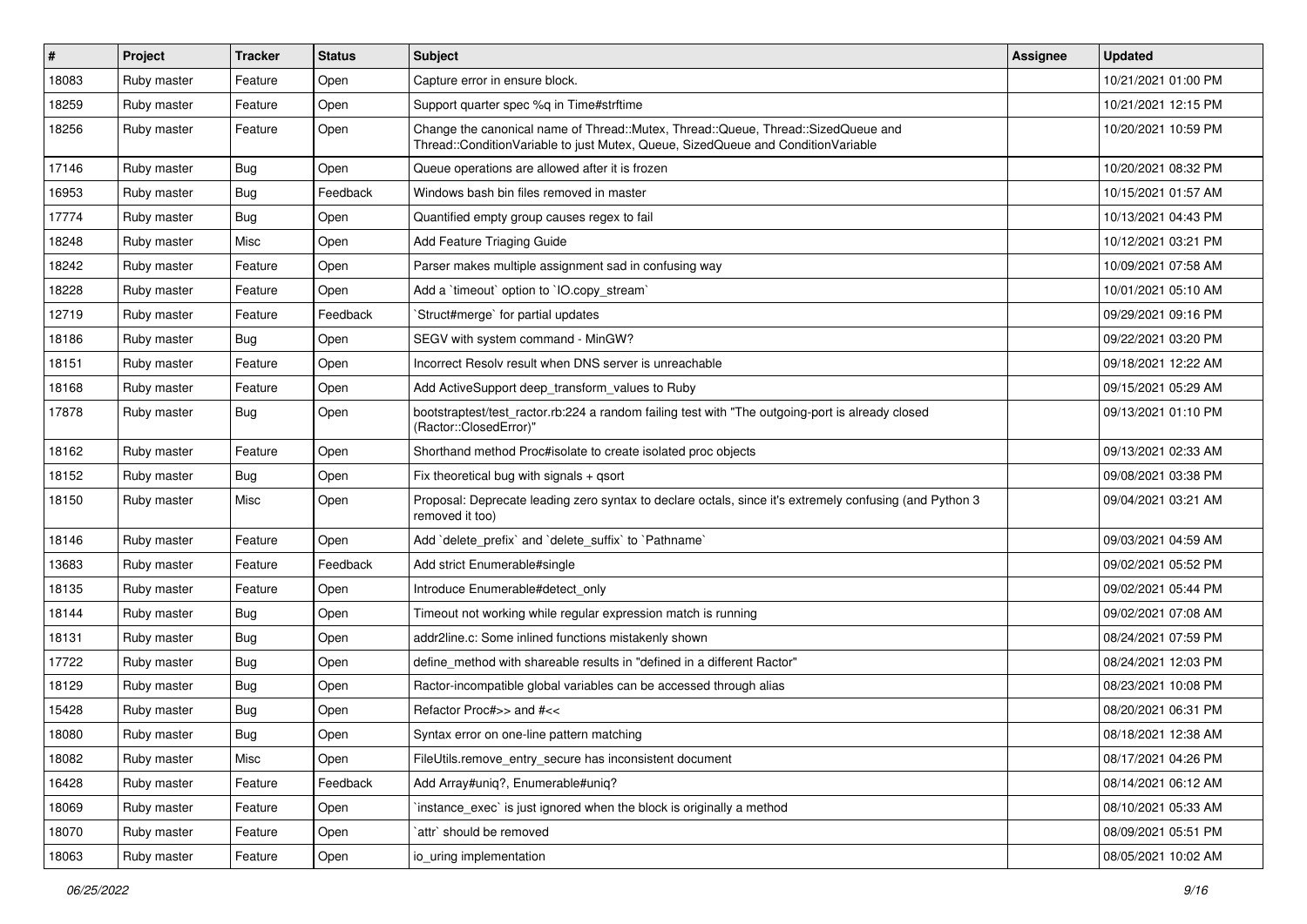| $\sharp$ | Project     | <b>Tracker</b> | <b>Status</b> | <b>Subject</b>                                                                                                          | <b>Assignee</b> | <b>Updated</b>      |
|----------|-------------|----------------|---------------|-------------------------------------------------------------------------------------------------------------------------|-----------------|---------------------|
| 18057    | Ruby master | Feature        | Open          | Introduce Array#mean                                                                                                    |                 | 08/02/2021 02:16 PM |
| 18049    | Ruby master | <b>Bug</b>     | Feedback      | Cannot build ruby-3.0.2 on NetBSD                                                                                       |                 | 08/01/2021 12:36 AM |
| 18055    | Ruby master | Feature        | Open          | Introduce                                                                                                               |                 | 07/30/2021 09:30 AM |
| 18042    | Ruby master | Feature        | Feedback      | YARV code optimization                                                                                                  |                 | 07/27/2021 09:11 PM |
| 13514    | Ruby master | Feature        | Open          | [PATCH] thread_pthread.c (native_sleep): preserve old unblock function                                                  |                 | 07/27/2021 11:41 AM |
| 13502    | Ruby master | Feature        | Open          | remove unused Array#to s implementation                                                                                 |                 | 07/27/2021 11:41 AM |
| 12992    | Ruby master | Feature        | Open          | ArgumentError if hostname is missing                                                                                    |                 | 07/27/2021 11:40 AM |
| 11373    | Ruby master | Feature        | Open          | Add command line option to query valid values for --dump                                                                |                 | 07/27/2021 11:09 AM |
| 10755    | Ruby master | Feature        | Open          | Use rb_define_alias instead of rb_define_method for rb_cHash                                                            |                 | 07/27/2021 11:09 AM |
| 11431    | Ruby master | Feature        | Open          | [PATCH] rb_parser_compile_*: remove volatile arg                                                                        |                 | 07/27/2021 07:27 AM |
| 10473    | Ruby master | Feature        | Open          | Change Date#to_datetime to use local time                                                                               |                 | 07/23/2021 07:08 PM |
| 14274    | Ruby master | Feature        | Open          | Merge Std-Lib Time Class into Core                                                                                      |                 | 07/19/2021 07:54 AM |
| 11500    | Ruby master | Feature        | Open          | [RFC] rename Queue to UnboundedQueue                                                                                    |                 | 07/19/2021 07:48 AM |
| 14851    | Ruby master | Feature        | Open          | [PATCH] thread_pthread.c: remove non-sleepy timer thread implementation                                                 |                 | 07/19/2021 05:23 AM |
| 17994    | Ruby master | Feature        | Open          | Clarify 'IO.read' behavior and add 'File.read' method                                                                   |                 | 07/16/2021 03:04 AM |
| 17938    | Ruby master | Feature        | Open          | Keyword alternative for boolean positional arguments                                                                    |                 | 07/15/2021 06:46 AM |
| 15993    | Ruby master | Bug            | Open          | 'require' doesn't work if there are Cyrillic chars in the path to Ruby dir                                              |                 | 07/09/2021 04:08 PM |
| 17924    | Ruby master | Feature        | Open          | Range#infinite?                                                                                                         |                 | 07/08/2021 11:58 PM |
| 17931    | Ruby master | <b>Bug</b>     | Open          | Compile fails setup option nodynamic                                                                                    |                 | 07/07/2021 08:51 AM |
| 17833    | Ruby master | Feature        | Open          | add IO.readinto(b) where b is a bytes like object that is you can get a memoryview from                                 |                 | 06/30/2021 02:36 PM |
| 17992    | Ruby master | Feature        | Feedback      | Upstreaming the htmlentities gem into CGI#.(un)escape_html                                                              |                 | 06/30/2021 02:26 PM |
| 18013    | Ruby master | <b>Bug</b>     | Open          | Unexpected results when mxiing negated character classes and case-folding                                               |                 | 06/29/2021 12:05 PM |
| 18012    | Ruby master | <b>Bug</b>     | Open          | Case-insensitive character classes can only match multiple code points when top-level character class is<br>not negated |                 | 06/29/2021 08:35 AM |
| 18010    | Ruby master | <b>Bug</b>     | Open          | Character class with single character gets case-folded with following string                                            |                 | 06/28/2021 09:30 AM |
| 18009    | Ruby master | <b>Bug</b>     | Open          | Regexps \w and \W with /i option and /u option produce inconsistent results under nested negation and<br>intersection   |                 | 06/28/2021 09:09 AM |
| 18005    | Ruby master | Feature        | Open          | Enable non-blocking 'binding.irb'.                                                                                      |                 | 06/24/2021 07:20 PM |
| 14378    | Ruby master | Feature        | Open          | Increase Fixnum range on Windows from 31 bits to 63 bits                                                                |                 | 06/18/2021 07:31 PM |
| 14582    | Ruby master | <b>Bug</b>     | Open          | Unable to use `method_entry` and `method_return` tracing probes since 2.5                                               |                 | 06/18/2021 06:08 PM |
| 17999    | Ruby master | i Bug          | Open          | TestMethod#test zsuper intermittent timeout error on raspbian10-aarch64 CI                                              |                 | 06/18/2021 01:33 AM |
| 14275    | Ruby master | Feature        | Open          | GC not aggressive enough                                                                                                |                 | 06/17/2021 06:54 PM |
| 14570    | Ruby master | Feature        | Open          | Make File.expand_path/real_path casing consistent on Windows                                                            |                 | 06/17/2021 04:22 PM |
| 16962    | Ruby master | Feature        | Feedback      | Make IO.for fd autoclose option default to false                                                                        |                 | 06/17/2021 06:54 AM |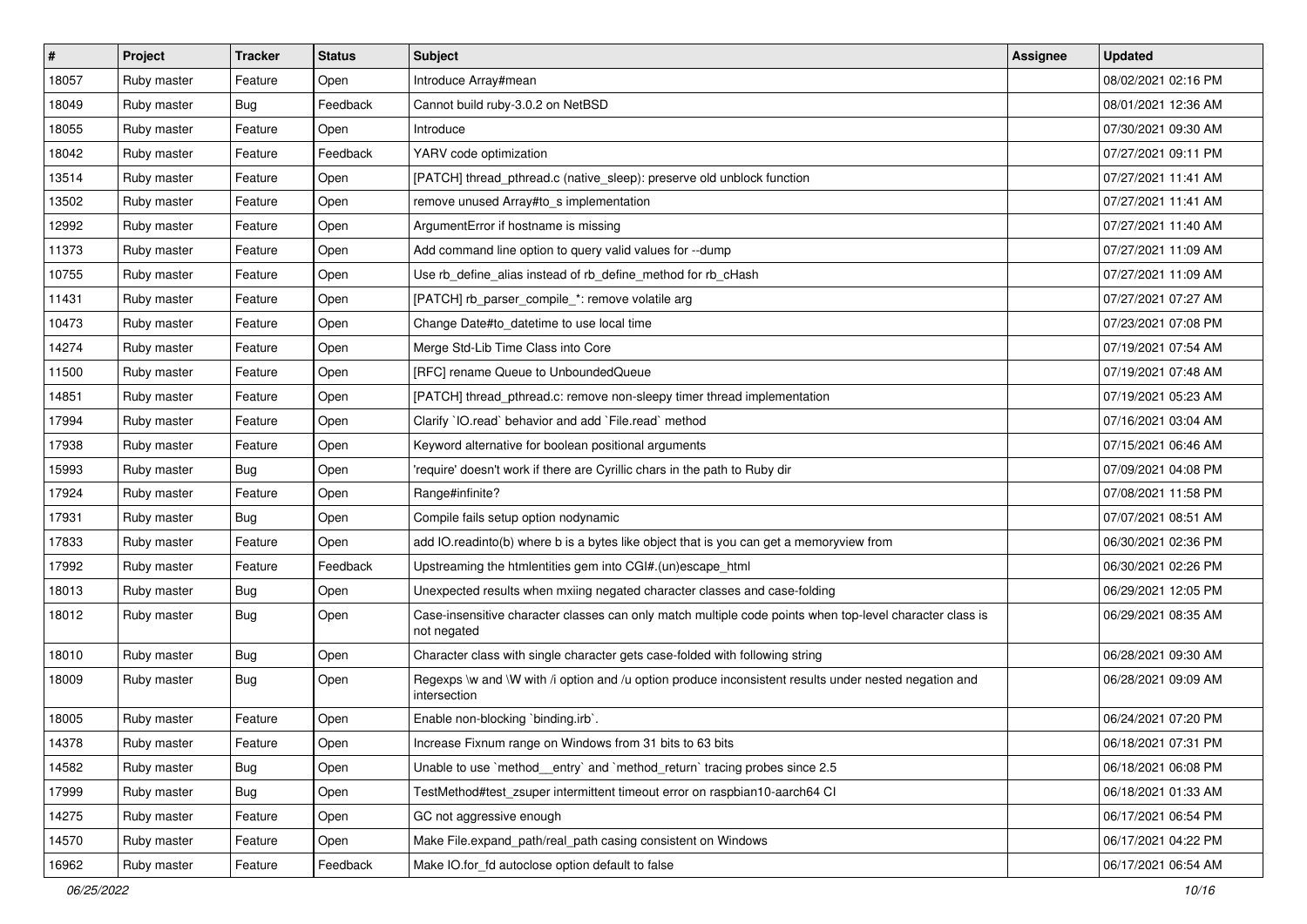| $\vert$ # | Project     | <b>Tracker</b> | <b>Status</b> | <b>Subject</b>                                                                         | <b>Assignee</b> | <b>Updated</b>      |
|-----------|-------------|----------------|---------------|----------------------------------------------------------------------------------------|-----------------|---------------------|
| 17990     | Ruby master | <b>Bug</b>     | Open          | Inconsistent behavior of Regexp quantifiers over characters with complex case foldings |                 | 06/15/2021 11:59 AM |
| 17989     | Ruby master | Bug            | Open          | Case insensitive Regexps do not handle characters with overlapping case foldings       |                 | 06/15/2021 11:43 AM |
| 17950     | Ruby master | Feature        | Open          | Unable to pattern-match against a String key                                           |                 | 06/15/2021 11:42 AM |
| 17944     | Ruby master | Feature        | Open          | Remove Socket.gethostbyaddr and Socket.gethostbyname                                   |                 | 06/10/2021 08:26 AM |
| 10320     | Ruby master | Feature        | Open          | require into module                                                                    |                 | 06/10/2021 08:15 AM |
| 17683     | Ruby master | Misc           | Open          | Current status of beginless range (experimental or not)                                |                 | 06/05/2021 07:22 AM |
| 17925     | Ruby master | Bug            | Open          | Pattern matching syntax using semicolon one-line                                       |                 | 06/04/2021 03:08 PM |
| 17926     | Ruby master | Bug            | Open          | spec/ruby/core/file/atime_spec.rb: a random failing test on Travis ppc64le             |                 | 06/02/2021 04:35 PM |
| 17792     | Ruby master | Bug            | Open          | make notes and make test fail with Ruby3.0.1p64 RaspberryPI 4B Ubuntu 20.10 ARM64      |                 | 05/23/2021 08:23 PM |
| 17859     | Ruby master | Feature        | Open          | Start IRB when running just `ruby`                                                     |                 | 05/14/2021 07:54 AM |
| 17856     | Ruby master | Feature        | Open          | ary.member? is slower than ary.include?                                                |                 | 05/11/2021 10:12 AM |
| 17844     | Ruby master | Feature        | Open          | Support list of methods to test with respond_to?                                       |                 | 05/06/2021 07:00 PM |
| 17834     | Ruby master | Feature        | Open          | Add a Bytes and BytesArray class that implement memoryview                             |                 | 05/06/2021 02:22 PM |
| 17851     | Ruby master | Feature        | Open          | ruby extension for memoryview                                                          |                 | 05/05/2021 03:15 PM |
| 17825     | Ruby master | Feature        | Open          | Uniformize Float::INFINITY and Date::infinity.new                                      |                 | 05/04/2021 01:43 AM |
| 17647     | Ruby master | Feature        | Open          | Print register `r11` on 32-bit ARM Linux                                               |                 | 04/30/2021 11:22 AM |
| 17016     | Ruby master | Feature        | Open          | Enumerable#accumulate                                                                  |                 | 04/27/2021 03:14 PM |
| 17829     | Ruby master | Misc           | Open          | Clang/LLVM correctness of x64-mingw32 build (`shorten-64-to-32` warnings)              |                 | 04/26/2021 04:23 PM |
| 17817     | Ruby master | Bug            | Open          | --jit outputs ./tmp/_ruby_mjit_*.h: No such file or directory on with TMP              |                 | 04/22/2021 11:57 AM |
| 17790     | Ruby master | Feature        | Open          | Have a way to clear a String without resetting its capacity                            |                 | 04/21/2021 11:27 PM |
| 17815     | Ruby master | Misc           | Open          | Snapcraft Ruby plugin                                                                  |                 | 04/20/2021 07:59 PM |
| 17808     | Ruby master | Feature        | Open          | Feature Request: JS like splat of Object properties as named method parameters         |                 | 04/17/2021 11:43 PM |
| 11230     | Ruby master | <b>Bug</b>     | Open          | Should rb_struct_s_members() be public API?                                            |                 | 04/17/2021 05:06 PM |
| 17753     | Ruby master | Feature        | Open          | Add Module#namespace                                                                   |                 | 04/17/2021 08:04 AM |
| 17749     | Ruby master | Feature        | Open          | Const source location without name                                                     |                 | 04/17/2021 07:38 AM |
| 17797     | Ruby master | Feature        | Open          | MIPS support for addr2line.c                                                           |                 | 04/13/2021 03:49 AM |
| 17786     | Ruby master | Feature        | Open          | Proposal: new "ends" keyword                                                           |                 | 04/11/2021 01:40 AM |
| 16816     | Ruby master | Feature        | Open          | Prematurely terminated Enumerator should stay terminated                               |                 | 04/09/2021 09:24 PM |
| 12133     | Ruby master | Feature        | Feedback      | Ability to exclude start when defining a range                                         |                 | 04/07/2021 06:49 AM |
| 17773     | Ruby master | Feature        | Open          | Alias `Numeric#zero?` and `Float#zero?` as `Numeric#empty?` and `Float#empty?`         |                 | 04/02/2021 03:39 PM |
| 17771     | Ruby master | Feature        | Open          | String#start_with? should not construct MatchData or set \$~                           |                 | 04/02/2021 02:49 PM |
| 12689     | Ruby master | <b>Bug</b>     | Open          | Thread isolation of $$~$ and $$$                                                       |                 | 04/01/2021 08:51 PM |
| 17758     | Ruby master | Feature        | Open          | Provide Hash#count for performance improvement                                         |                 | 03/28/2021 06:39 PM |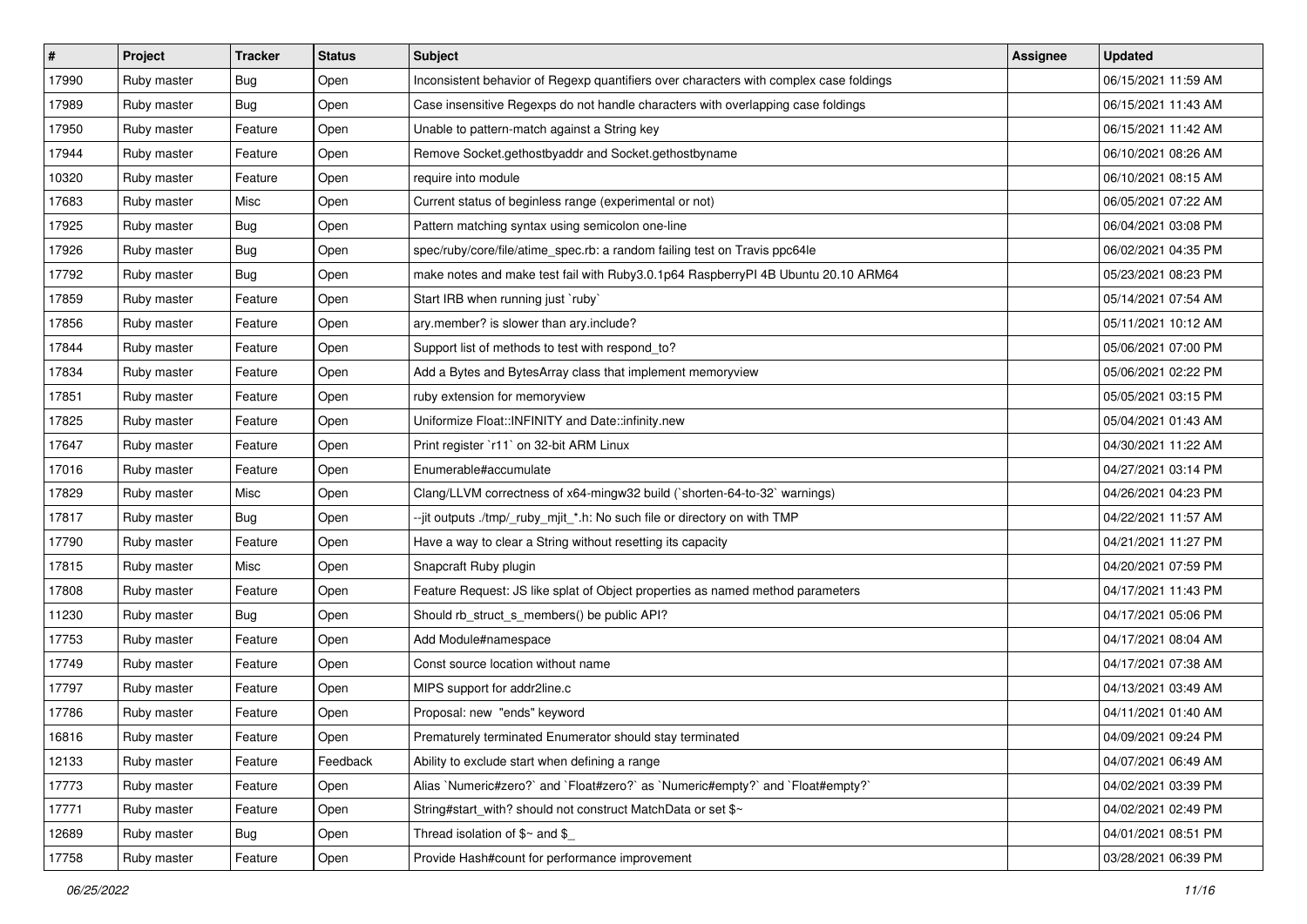| $\vert$ # | Project     | <b>Tracker</b> | <b>Status</b> | <b>Subject</b>                                                                                                                                            | <b>Assignee</b> | <b>Updated</b>      |
|-----------|-------------|----------------|---------------|-----------------------------------------------------------------------------------------------------------------------------------------------------------|-----------------|---------------------|
| 17354     | Ruby master | <b>Bug</b>     | Open          | Module#const_source_location is misleading for constants awaiting autoload                                                                                |                 | 03/26/2021 05:56 PM |
| 17743     | Ruby master | Feature        | Open          | Show argument types in backtrace                                                                                                                          |                 | 03/25/2021 06:39 PM |
| 17682     | Ruby master | Feature        | Open          | String#casecmp performance improvement                                                                                                                    |                 | 03/24/2021 02:29 PM |
| 17718     | Ruby master | Feature        | Open          | a method paramaters object that can be pattern matched against                                                                                            |                 | 03/24/2021 01:29 PM |
| 17685     | Ruby master | Feature        | Feedback      | Marshal format for out of band buffer objects                                                                                                             |                 | 03/24/2021 07:39 AM |
| 17741     | Ruby master | Feature        | Open          | Ruby links to `objc` for convenience - this should be moved into a native ext                                                                             |                 | 03/23/2021 01:24 AM |
| 17142     | Ruby master | Bug            | Open          | Ruby fails to build in AIX                                                                                                                                |                 | 03/20/2021 07:08 AM |
| 15752     | Ruby master | Feature        | Feedback      | A dedicated module for experimental features                                                                                                              |                 | 03/17/2021 04:38 AM |
| 13820     | Ruby master | Feature        | Open          | Add a nil coalescing operator                                                                                                                             |                 | 03/16/2021 03:34 PM |
| 17680     | Ruby master | <b>Bug</b>     | Open          | tab completion no longer works on irb3.0                                                                                                                  |                 | 03/13/2021 08:06 AM |
| 16810     | Ruby master | Bug            | Open          | ruby segfaults on s390x with musl libc                                                                                                                    |                 | 03/05/2021 01:38 AM |
| 17663     | Ruby master | Feature        | Open          | Enumerator#with, an alternative to Enumerator#with object                                                                                                 |                 | 03/02/2021 05:48 PM |
| 17660     | Ruby master | Feature        | Open          | Expose information about which basic methods have been redefined                                                                                          |                 | 03/02/2021 03:31 PM |
| 16113     | Ruby master | Feature        | Open          | Partial application                                                                                                                                       |                 | 03/02/2021 02:00 PM |
| 14480     | Ruby master | <b>Bug</b>     | Open          | miniruby crashing when compiled with -O2 or -O1 on aarch64                                                                                                |                 | 02/23/2021 10:35 AM |
| 16990     | Ruby master | Feature        | Open          | Sets: operators compatibility with Array                                                                                                                  |                 | 02/22/2021 11:37 PM |
| 17646     | Ruby master | Bug            | Open          | Check for `__builtin_mul_overflow` with `long long` arguments                                                                                             |                 | 02/19/2021 06:19 PM |
| 17637     | Ruby master | Misc           | Open          | Endless ranges with 'nil' boundary weird behavior                                                                                                         |                 | 02/19/2021 07:57 AM |
| 17591     | Ruby master | Misc           | Open          | Test frameworks and REPLs do not show deprecation warnings by default                                                                                     |                 | 02/17/2021 09:06 AM |
| 17627     | Ruby master | Feature        | Open          | Suggestion: Implement `freeze_values` instance method on collection-like classes.                                                                         |                 | 02/16/2021 07:58 PM |
| 17140     | Ruby master | Feature        | Open          | Merge Enumerable#grep(_v) with Enumerable#select/reject                                                                                                   |                 | 02/10/2021 07:56 AM |
| 17520     | Ruby master | Feature        | Feedback      | Allow symbols starting with number, e.g. : 2_weeks                                                                                                        |                 | 02/09/2021 10:36 PM |
| 17616     | Ruby master | Feature        | Open          | Support backtracing on Linux with non-GNU-libc + libunwind                                                                                                |                 | 02/09/2021 01:12 PM |
| 17611     | Ruby master | Feature        | Open          | Expose `rb_execarg` interfaces and `rb_grantpt`                                                                                                           |                 | 02/07/2021 01:52 AM |
| 17598     | Ruby master | Feature        | Feedback      | $0000000000000010$                                                                                                                                        |                 | 02/03/2021 01:13 AM |
| 17278     | Ruby master | Feature        | Feedback      | On-demand sharing of constants for Ractor                                                                                                                 |                 | 02/01/2021 04:24 PM |
| 17566     | Ruby master | Feature        | Open          | Tune thread QoS / efficiency on macOS                                                                                                                     |                 | 01/29/2021 09:16 AM |
| 17586     | Ruby master | Misc           | Open          | Please run Windows CI in all std-lib repos                                                                                                                |                 | 01/28/2021 02:34 PM |
| 11539     | Ruby master | Feature        | Open          | Support explicit declaration of volatile instance variables                                                                                               |                 | 01/26/2021 03:30 PM |
| 17579     | Ruby master | Feature        | Open          | [Proposal] A suggestion for newline-separated shorthand notation, for the creation of Arrays containing<br>strings that may contain '' (space) characters |                 | 01/25/2021 04:33 PM |
| 17330     | Ruby master | Feature        | Open          | Object#non                                                                                                                                                |                 | 01/25/2021 03:54 PM |
| 17576     | Ruby master | Feature        | Open          | Partial Functions (procs, lambdas)                                                                                                                        |                 | 01/24/2021 07:58 PM |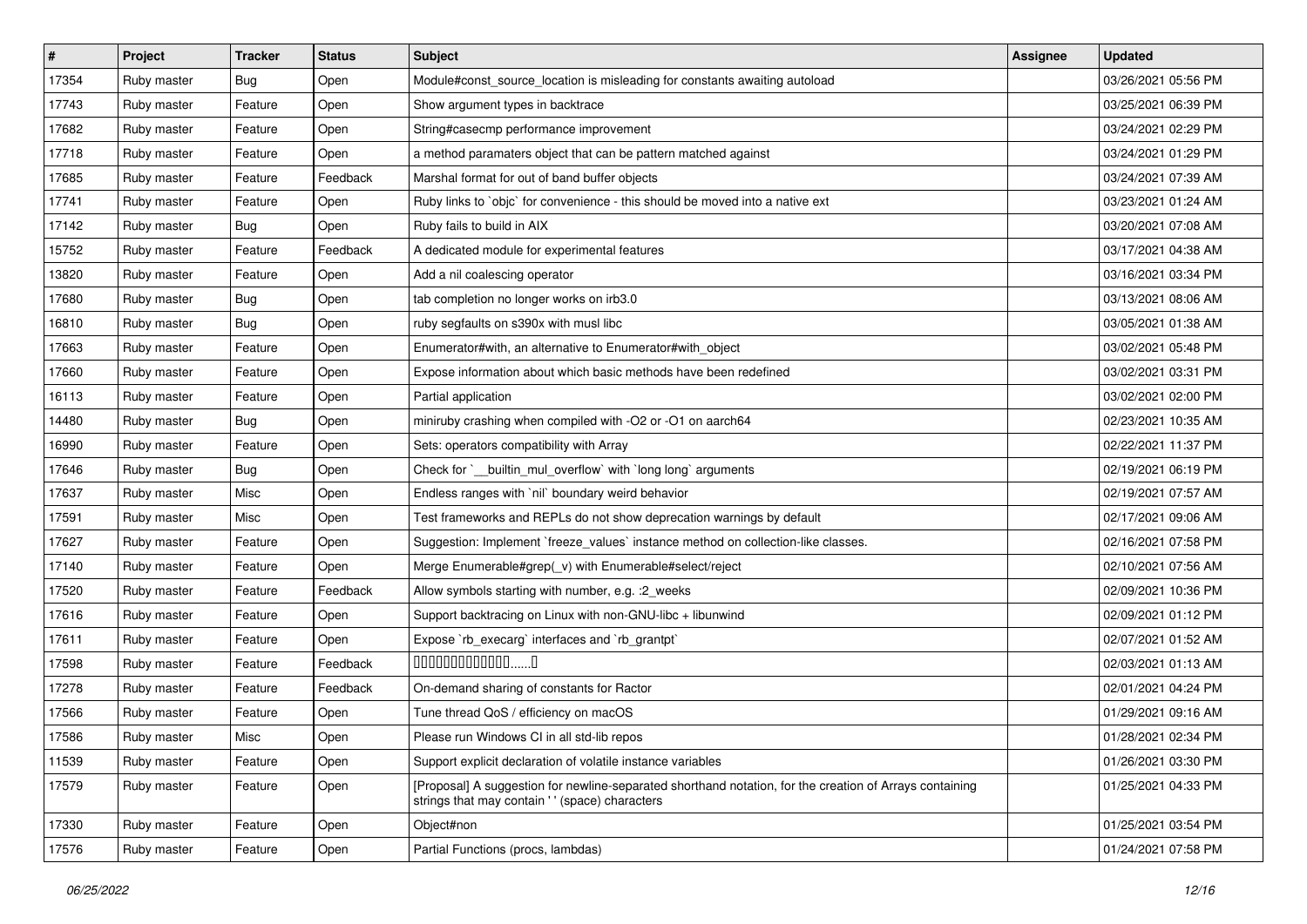| $\vert$ # | Project     | <b>Tracker</b> | <b>Status</b> | Subject                                                                                             | <b>Assignee</b> | <b>Updated</b>      |
|-----------|-------------|----------------|---------------|-----------------------------------------------------------------------------------------------------|-----------------|---------------------|
| 13750     | Ruby master | Feature        | Open          | Improve String#casecmp? and Symbol#casecmp? performance with ASCII string                           |                 | 01/24/2021 07:12 AM |
| 17565     | Ruby master | Misc           | Open          | Prefer use of access(2) in rb_file_load_ok() to check for existence of require'd files              |                 | 01/21/2021 08:52 PM |
| 17562     | Ruby master | Feature        | Open          | Update -E option in --help                                                                          |                 | 01/19/2021 05:38 PM |
| 14430     | Ruby master | Feature        | Open          | net/http: use Socket.tcp with connect_timeout, instead of TCPSocket.open wrapped in Timeout.timeout |                 | 01/19/2021 10:01 AM |
| 17550     | Ruby master | Feature        | Open          | Why no function to get all subdirectories of a directory?                                           |                 | 01/18/2021 08:57 AM |
| 17528     | Ruby master | Feature        | Open          | Make Addrinfo.getaddrinfo fall back to Timeout.timeout for :resolv_timeout                          |                 | 01/13/2021 08:50 PM |
| 17496     | Ruby master | Feature        | Open          | Add constant Math::TAU                                                                              |                 | 01/13/2021 05:47 AM |
| 17097     | Ruby master | Feature        | Open          | 'map_min', 'map_max'                                                                                |                 | 01/13/2021 01:24 AM |
| 17357     | Ruby master | Feature        | Open          | Queue#pop` should have a block form for closed queues                                               |                 | 01/12/2021 07:32 AM |
| 17474     | Ruby master | Feature        | Open          | Interpreting constants at compile time                                                              |                 | 01/07/2021 04:40 PM |
| 16436     | Ruby master | Misc           | Open          | hash missing #last method, make it not so consistent (it has #first)                                |                 | 01/06/2021 09:47 AM |
| 17373     | Ruby master | Bug            | Open          | Ruby 3.0 is slower at Discourse bench than Ruby 2.7                                                 |                 | 01/04/2021 06:47 AM |
| 17506     | Ruby master | <b>Bug</b>     | Open          | Ractor isolation broken by ThreadGroup                                                              |                 | 01/03/2021 08:05 PM |
| 15225     | Ruby master | Feature        | Open          | OpenStruct: Recursively converting child Hash objects to OpenStruct objects.                        |                 | 01/03/2021 02:30 AM |
| 17471     | Ruby master | Feature        | Open          | send_if method for improved conditional chaining                                                    |                 | 12/29/2020 03:23 PM |
| 17422     | Ruby master | Misc           | Open          | 3.0 documentation problems tracking ticket                                                          |                 | 12/24/2020 12:51 PM |
| 17399     | Ruby master | Misc           | Open          | Are endless methods experimental?                                                                   |                 | 12/22/2020 07:05 PM |
| 17337     | Ruby master | <b>Bug</b>     | Open          | Don't embed Ruby build-time configuration in Ruby                                                   |                 | 12/21/2020 04:17 PM |
| 17416     | Ruby master | Feature        | Open          | Improve performance Kernel#itself                                                                   |                 | 12/21/2020 01:14 PM |
| 17406     | Ruby master | Feature        | Open          | Add `NoMatchingPatternError#depth`                                                                  |                 | 12/19/2020 03:18 PM |
| 17099     | Ruby master | Feature        | Open          | Remove boolean argument and warning from Module#attr                                                |                 | 12/18/2020 04:15 AM |
| 17342     | Ruby master | Feature        | Feedback      | Hash#fetch set                                                                                      |                 | 12/17/2020 05:28 AM |
| 17390     | Ruby master | Misc           | Open          | Class and method-level docs for Ractor                                                              |                 | 12/13/2020 06:33 PM |
| 17333     | Ruby master | Feature        | Open          | Enumerable#many?                                                                                    |                 | 12/11/2020 03:38 AM |
| 17134     | Ruby master | Feature        | Open          | Add resolv_timeout to TCPSocket                                                                     |                 | 12/10/2020 09:09 AM |
| 13847     | Ruby master | Feature        | Assigned      | Gem activated problem for default gems                                                              |                 | 12/10/2020 08:53 AM |
| 10318     | Ruby master | Feature        | Open          | [PATCH 0/n] Let underscore be positionally matched arg to omit binding obvious variable.            |                 | 12/10/2020 08:53 AM |
| 9076      | Ruby master | Feature        | Feedback      | New one-argument block syntax: &.                                                                   |                 | 12/10/2020 08:53 AM |
| 8807      | Ruby master | Feature        | Open          | Custom literals                                                                                     |                 | 12/10/2020 08:53 AM |
| 7986      | Ruby master | Feature        | Feedback      | Custom case statement comparison method                                                             |                 | 12/10/2020 08:50 AM |
| 7796      | Ruby master | Feature        | Feedback      | Hash#keys should return a set                                                                       |                 | 12/10/2020 08:49 AM |
| 7545      | Ruby master | Feature        | Open          | Make Range act as a "lazy ordered set"                                                              |                 | 12/10/2020 08:49 AM |
| 7220      | Ruby master | Feature        | Open          | Separate IO#dup, StringIO#initialize_copy from dup(2)                                               |                 | 12/10/2020 08:47 AM |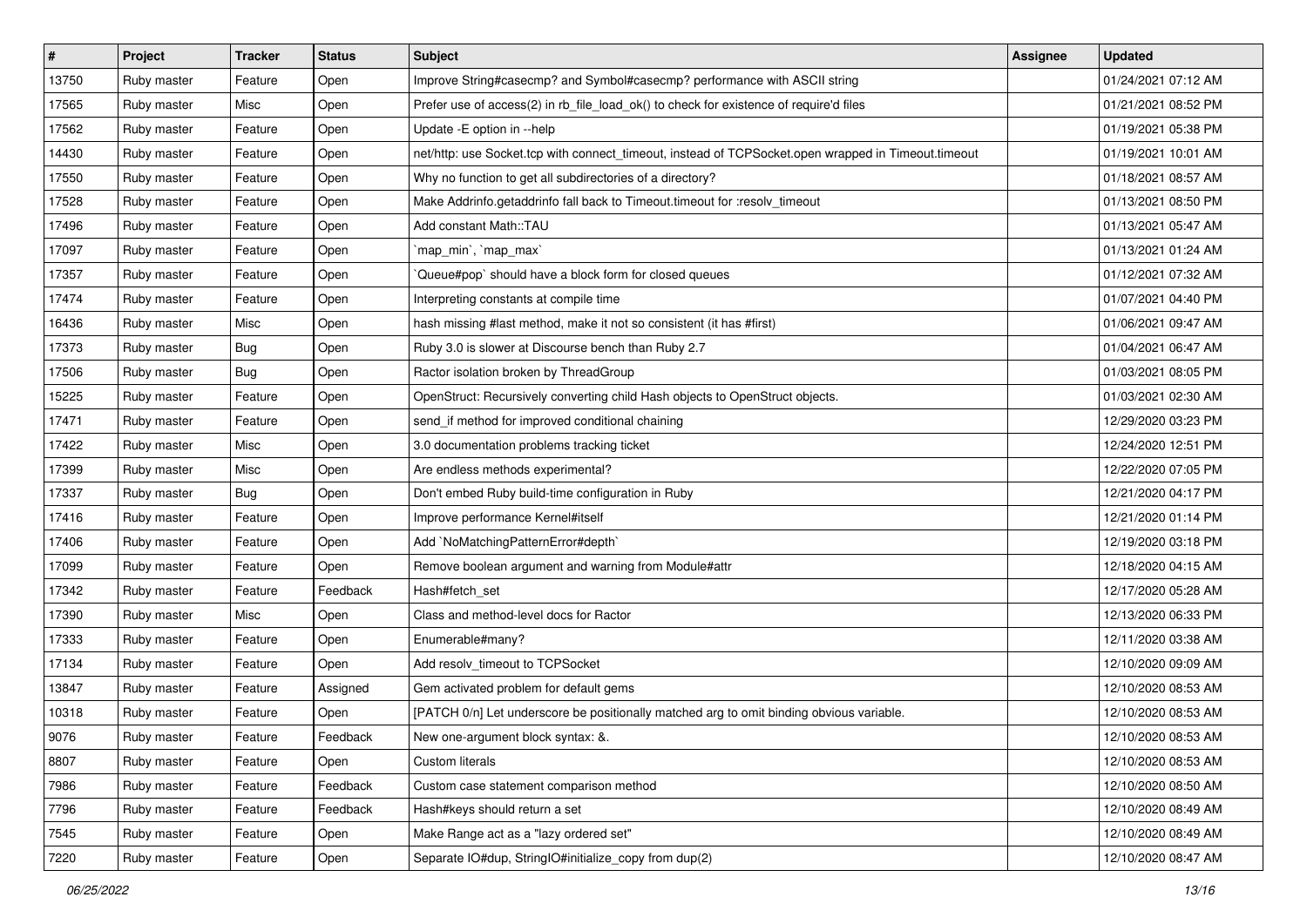| $\vert$ # | Project     | <b>Tracker</b> | <b>Status</b> | <b>Subject</b>                                                                                        | <b>Assignee</b> | <b>Updated</b>      |
|-----------|-------------|----------------|---------------|-------------------------------------------------------------------------------------------------------|-----------------|---------------------|
| 6828      | Ruby master | Feature        | Open          | <b>Constancy of Constants</b>                                                                         |                 | 12/10/2020 08:47 AM |
| 17384     | Ruby master | Feature        | Feedback      | shorthand of Hash#merge                                                                               |                 | 12/10/2020 06:14 AM |
| 17383     | Ruby master | Bug            | Open          | 3.0 recursion memory speed issues                                                                     |                 | 12/09/2020 05:41 PM |
| 17375     | Ruby master | Feature        | Open          | Add scheduler callbacks for transferring fibers                                                       |                 | 12/07/2020 11:31 PM |
| 17156     | Ruby master | Feature        | Open          | Refinements per directory tree                                                                        |                 | 12/07/2020 05:19 AM |
| 17356     | Ruby master | Feature        | Open          | Alignment of memory allocated through Fiddle struct's malloc                                          |                 | 12/02/2020 11:06 AM |
| 17353     | Ruby master | Feature        | Open          | Functional chaining operator                                                                          |                 | 11/30/2020 03:29 AM |
| 8421      | Ruby master | Feature        | Feedback      | add Enumerable#find map and Enumerable#find all map                                                   |                 | 11/29/2020 11:40 PM |
| 16241     | Ruby master | Feature        | Open          | Shorter syntax for anonymous refinements                                                              |                 | 11/20/2020 07:22 PM |
| 17143     | Ruby master | Feature        | Open          | Improve support for warning categories                                                                |                 | 11/20/2020 01:05 PM |
| 17325     | Ruby master | Feature        | Open          | Adds Fiber#cancel, which forces a Fiber to break/return                                               |                 | 11/19/2020 12:34 AM |
| 17315     | Ruby master | Feature        | Open          | Hash #transform                                                                                       |                 | 11/13/2020 08:38 PM |
| 17298     | Ruby master | Feature        | Open          | Ractor's basket communication APIs                                                                    |                 | 11/13/2020 04:16 PM |
| 17309     | Ruby master | Misc           | Open          | URI.escape being deprecated, yet there is no replacement                                              |                 | 11/11/2020 12:52 AM |
| 17311     | Ruby master | Feature        | Open          | Improve performance Array#deconstruct & Array#to_ary                                                  |                 | 11/08/2020 07:12 AM |
| 17286     | Ruby master | Feature        | Open          | Ractor.new' should accept 'move: true'                                                                |                 | 11/08/2020 03:01 AM |
| 17208     | Ruby master | Feature        | Open          | Add `Set#compact` and `Set#compact!` methods                                                          |                 | 11/05/2020 10:44 AM |
| 17127     | Ruby master | Feature        | Open          | Some TrueClass methods are faster if implemented in Ruby                                              |                 | 11/05/2020 07:11 AM |
| 17159     | Ruby master | Bug            | Open          | extend `define_method` for Ractor                                                                     |                 | 10/29/2020 04:06 PM |
| 17290     | Ruby master | Feature        | Open          | Syntax sugar for boolean keyword argument                                                             |                 | 10/29/2020 04:51 AM |
| 17206     | Ruby master | Feature        | Open          | Introduce new Regexp option to avoid global MatchData allocations                                     |                 | 10/28/2020 10:43 PM |
| 17285     | Ruby master | Feature        | Open          | Less strict `Ractor.select`                                                                           |                 | 10/26/2020 03:15 AM |
| 16851     | Ruby master | Feature        | Feedback      | Ruby hashing algorithm could be improved using Tabulation Hashing                                     |                 | 10/22/2020 09:18 AM |
| 17199     | Ruby master | Misc           | Open          | id outputed by inspect and to_s output does not allow to find actual object_id and vice-versa         |                 | 10/20/2020 09:35 PM |
| 17258     | Ruby master | Feature        | Open          | Oneshot Branch Coverage                                                                               |                 | 10/09/2020 08:26 PM |
| 17174     | Ruby master | Misc           | Open          | Error relocating, symbol not found" error when compiling a native extension on Alpine with Ruby >=2.4 |                 | 10/06/2020 11:19 AM |
| 13153     | Ruby master | Feature        | Open          | Inconsistent sprintf formatting for 0 value                                                           |                 | 09/29/2020 03:30 PM |
| 16994     | Ruby master | Feature        | Feedback      | Sets: shorthand for frozen sets of symbols / strings                                                  |                 | 09/25/2020 08:15 PM |
| 17056     | Ruby master | Feature        | Open          | Array#index: Allow specifying the position to start search as in String#index                         |                 | 09/25/2020 01:41 PM |
| 10561     | Ruby master | Feature        | Open          | Improve function of Thread::Backtrace::Location #path and #absolute_path                              |                 | 09/24/2020 09:39 AM |
| 12416     | Ruby master | Feature        | Open          | struct rb_id_table lacks mark function                                                                |                 | 09/22/2020 07:43 PM |
| 17180     | Ruby master | <b>Bug</b>     | Open          | Ractor and constant referencing                                                                       |                 | 09/20/2020 05:43 PM |
| 17170     | Ruby master | Feature        | Feedback      | Numeric.zero, Numeric.one                                                                             |                 | 09/16/2020 01:36 AM |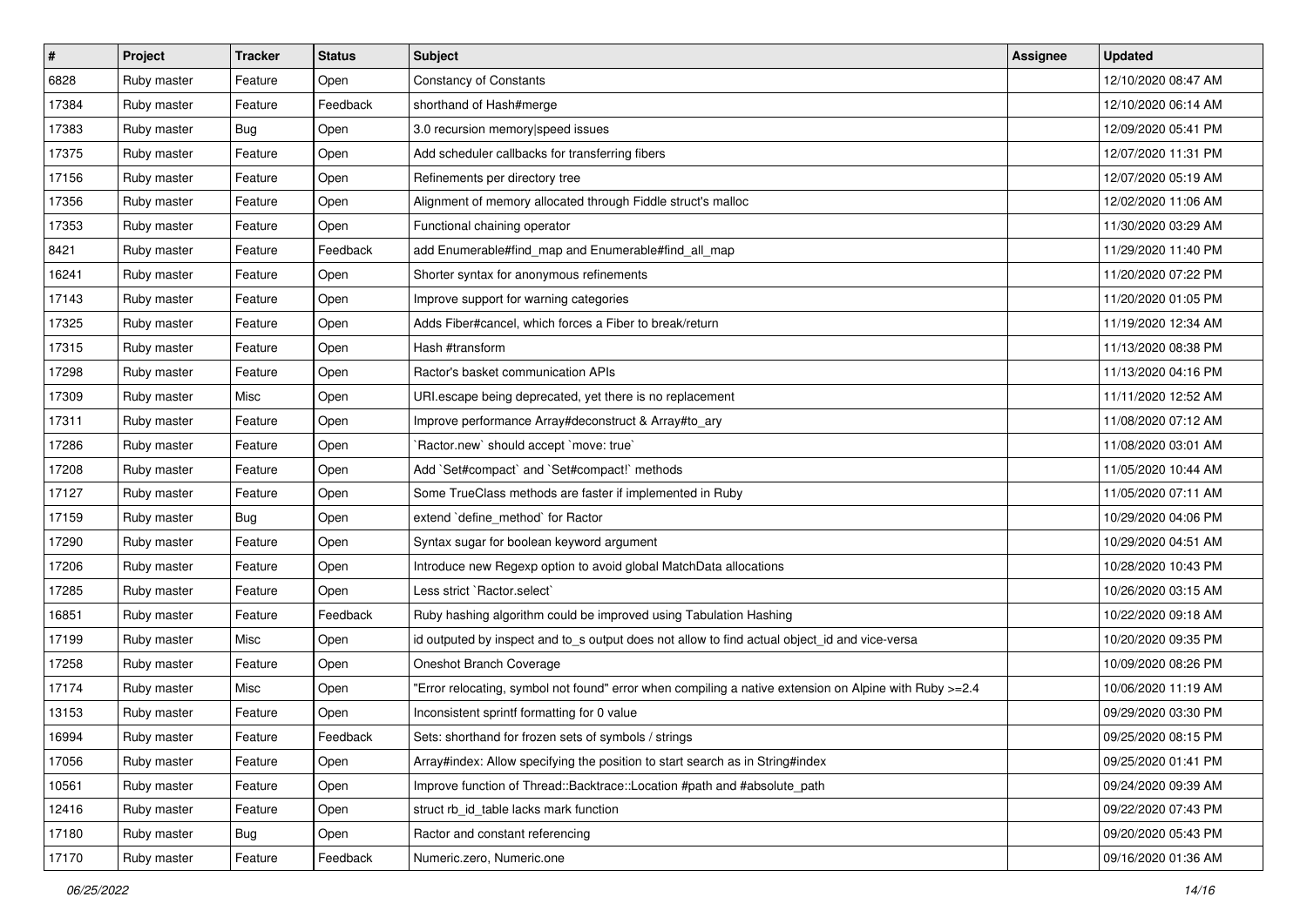| $\sharp$ | Project     | <b>Tracker</b> | <b>Status</b> | <b>Subject</b>                                                                              | Assignee | <b>Updated</b>      |
|----------|-------------|----------------|---------------|---------------------------------------------------------------------------------------------|----------|---------------------|
| 17165    | Ruby master | Feature        | Open          | Add `filter` and `flatten` keywords to `Enumerable#map`                                     |          | 09/13/2020 09:41 AM |
| 13719    | Ruby master | Feature        | Open          | [PATCH] net/http: allow existing socket arg for Net::HTTP.start                             |          | 09/12/2020 09:45 PM |
| 17166    | Ruby master | Feature        | Open          | net/http not supporting unix domain sockets                                                 |          | 09/12/2020 02:51 PM |
| 16794    | Ruby master | Feature        | Open          | Rightward operators                                                                         |          | 09/10/2020 09:34 PM |
| 17163    | Ruby master | Feature        | Open          | Rename `begin`                                                                              |          | 09/09/2020 03:04 AM |
| 17148    | Ruby master | Feature        | Open          | stdbuf(1) support                                                                           |          | 09/07/2020 04:12 AM |
| 17147    | Ruby master | Feature        | Feedback      | New method to get frozen strings from String objects                                        |          | 09/07/2020 01:41 AM |
| 17155    | Ruby master | Feature        | Open          | Add a Diggable mixin                                                                        |          | 09/05/2020 02:08 PM |
| 17151    | Ruby master | Feature        | Open          | Support multiple builtin ruby code for implimatation in Ruby & C                            |          | 09/05/2020 01:41 AM |
| 17137    | Ruby master | Misc           | Open          | Cooperation on maintaining official docker ruby images                                      |          | 09/02/2020 05:03 PM |
| 5478     | Ruby master | Feature        | Open          | Add syntax to import Set into core                                                          |          | 09/02/2020 12:24 PM |
| 11927    | Ruby master | Feature        | Open          | Return value for `Module#include` and `Module#prepend`                                      |          | 09/02/2020 12:40 AM |
| 14900    | Ruby master | Feature        | Open          | Extra allocation in String#byteslice                                                        |          | 08/31/2020 09:41 PM |
| 17132    | Ruby master | Bug            | Feedback      | vcs.rb doesn't detect git submodules as vcs                                                 |          | 08/31/2020 11:31 AM |
| 16997    | Ruby master | Bug            | Open          | IO#gets converts some \r\n to \n with universal newline: false                              |          | 08/26/2020 05:20 PM |
| 17040    | Ruby master | Feature        | Open          | cleanup include/ruby/backward*                                                              |          | 08/26/2020 07:07 AM |
| 17037    | Ruby master | Bug            | Open          | rounding of Rational#to_f                                                                   |          | 08/26/2020 03:54 AM |
| 16820    | Ruby master | <b>Bug</b>     | Open          | LEGAL is out of sync                                                                        |          | 08/19/2020 11:08 AM |
| 17115    | Ruby master | Feature        | Open          | Optimize String#casecmp? for ASCII strings                                                  |          | 08/15/2020 03:48 AM |
| 13893    | Ruby master | Feature        | Open          | Add Fiber#[] and Fiber#[]= and restore Thread#[] and Thread#[]= to their original behavior  |          | 08/14/2020 01:48 AM |
| 17121    | Ruby master | Feature        | Open          | Remove ENV#index                                                                            |          | 08/13/2020 09:58 AM |
| 15580    | Ruby master | Feature        | Open          | Proposal: method addition to class String called .indices (String#indices)                  |          | 07/29/2020 01:54 AM |
| 17053    | Ruby master | Misc           | Open          | RDoc for Hash Keys                                                                          |          | 07/28/2020 01:21 AM |
| 11815    | Ruby master | Feature        | Open          | Proposal for method `Array#difference`                                                      |          | 07/20/2020 11:34 PM |
| 17004    | Ruby master | Feature        | Open          | Provide a way for methods to omit their return value                                        |          | 07/20/2020 05:44 AM |
| 17036    | Ruby master | Feature        | Open          | Regexp deconstruction keys to allow pattern matching                                        |          | 07/19/2020 02:45 PM |
| 16987    | Ruby master | Feature        | Open          | Enumerator::Lazy vs Array methods                                                           |          | 07/15/2020 04:56 PM |
| 16739    | Ruby master | Feature        | Open          | Allow Hash#keys and Hash#values to accept a block for filtering output                      |          | 07/10/2020 04:09 PM |
| 17006    | Ruby master | Feature        | Open          | Let `Kernel#Hash` take a block to provide the default value                                 |          | 07/04/2020 07:51 AM |
| 17001    | Ruby master | Feature        | Open          | [Feature] Dir.scan to yield dirent for efficient and composable recursive directory scaning |          | 06/30/2020 07:57 PM |
| 16993    | Ruby master | Feature        | Open          | Sets: from hash keys using Hash#key_set                                                     |          | 06/27/2020 05:44 AM |
| 16995    | Ruby master | Feature        | Open          | Sets: <= > should be specialized                                                            |          | 06/26/2020 08:43 PM |
| 16991    | Ruby master | Feature        | Open          | Sets: add Set#join                                                                          |          | 06/26/2020 08:29 PM |